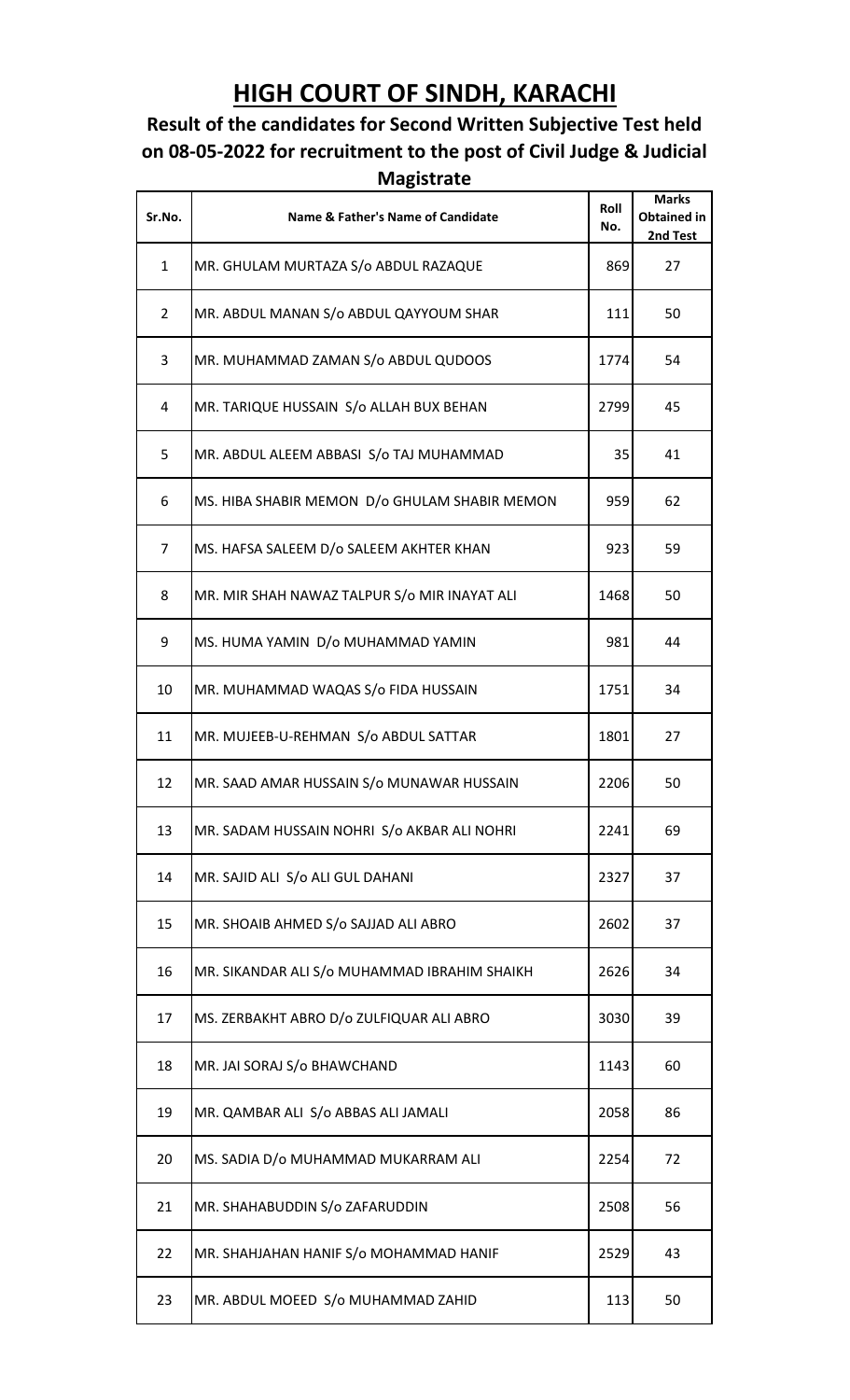| Sr.No. | Name & Father's Name of Candidate                                      | Roll<br>No. | <b>Marks</b><br><b>Obtained in</b><br>2nd Test |
|--------|------------------------------------------------------------------------|-------------|------------------------------------------------|
| 24     | MR. AMEER HAMZOO S/o GUL HASSAN                                        | 381         | 44                                             |
| 25     | MR. AUSAF AHMED S/o FAZAL AHMED                                        | 573         | Absent                                         |
| 26     | MR. AVINASH S/o CHANDUR KUMAR OAD                                      | 577         | 36                                             |
| 27     | MR. AZHARUDDIN MAHAR S/o ABDUL RAZAQUE                                 | 623         | 53                                             |
| 28     | MR. BILAL AHMED S/o FAIZ MOHAMMAD                                      | 666         | 51                                             |
| 29     | MR. SHEIKH MUHAMMAD DANIYAL S/o SHEIKH MUHAMMAD<br><b>RAFIQ</b>        | 2594        | 46                                             |
| 30     | MR. SHUAIB ALI BHUTTO S/o MANZOOR ALI BHUTTO                           | 2614        | 26                                             |
| 31     | MR. UBEDULLAH S/o NEHRULLAH KHAN                                       | 2825        | 44                                             |
| 32     | MR. WAQUAR AHMED S/o MUSHTAQUE ALI                                     | 2893        | 60                                             |
| 33     | MR. AFTAB AHMED LAGHARI S/o SHAFI MUHAMMAD                             | 218         | 63                                             |
| 34     | MR. ASADULLAH S/o SAFIULLAH MAHESAR                                    | 486         | 60                                             |
| 35     | MR. AZHER ALI S/o BHALE DINO                                           | 624         | 50                                             |
| 36     | MR. HIZBULLAH S/o GHULAM QADIR SOOMRO                                  | 971         | 52                                             |
| 37     | MR. INAAMULLAH S/o AZIZULLAH                                           | 1067        | 72                                             |
| 38     | MR. KASHIF MUSTAFA S/o GHULAM MUSTAFA                                  | 1241        | 61                                             |
| 39     | MS. MAHAM KHALID D/o KHALID MAHMOOD                                    | 1320        | 47                                             |
| 40     | MS. MARIA D/o AMANULLAH                                                | 1390        | 40                                             |
| 41     | MR. MUNIR HUSSAIN S/o ALI HASSAN JAGIRANI                              | 1825        | 47                                             |
| 42     | MS. PARNOON MUSHTAQ D/o MUSHTAQ AHMED ANSARI                           | 2033        | 41                                             |
| 43     | MR. SAJJAD NAWAZ S/o MUHAMMAD NAWAZ                                    | 2364        | 55                                             |
| 44     | MR. ZAHEERUDDIN BABAR S/o MUHAMMAD KHAN ALIAS<br><b>GHULAM MUSTAFA</b> | 2966        | 50                                             |
| 45     | MR. ABDUL HADI S/o MUHAMMAD RAMZAN                                     | 69          | 37                                             |
| 46     | MR. AKHLAQUE AHMED S/o MOHAMMAD AMIN MANGRIO                           | 292         | 57                                             |
| 47     | MR. ALI IMRAN SHAH S/o ALI AKBAR SHAH                                  | 327         | 55                                             |
| 48     | MR. ANEES UR REHMAN S/o GHULAM NABI KALHORO                            | 416         | 45                                             |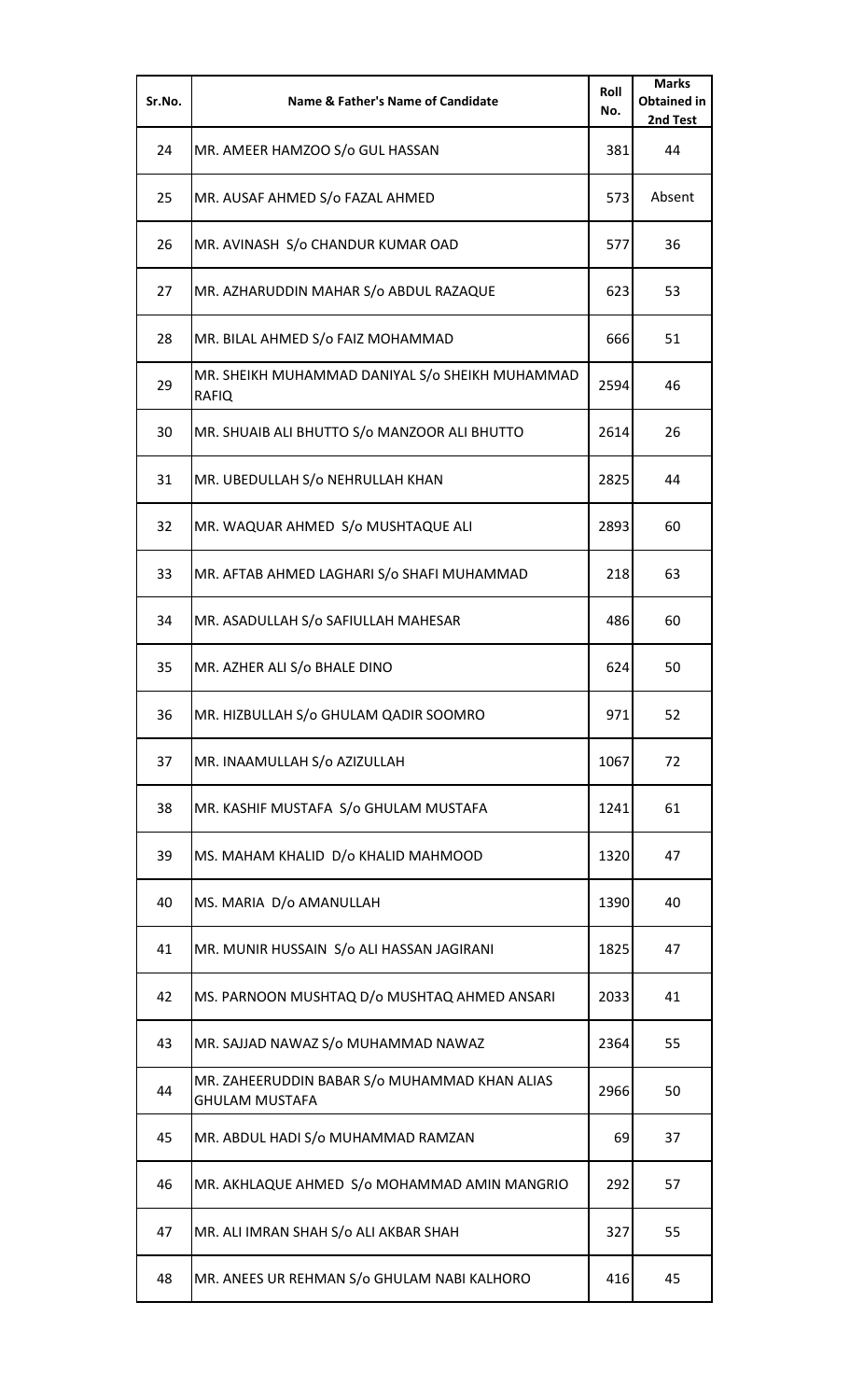| Sr.No. | Name & Father's Name of Candidate                | Roll<br>No. | <b>Marks</b><br><b>Obtained in</b><br>2nd Test |
|--------|--------------------------------------------------|-------------|------------------------------------------------|
| 49     | MS. ARIFA ABDUL QADEER D/o ABDUL HAYEE SIDDIQUI  | 446         | 55                                             |
| 50     | MR. AWAIS SHAH S/o ABDUL HAFEEZ                  | 585         | 50                                             |
| 51     | MR. CHAND BIBI S/o GHULAM AKBAR SOOMRO           | 684         | 65                                             |
| 52     | MR. FAHAD S/o MUHAMAD ILYAS                      | 721         | 62                                             |
| 53     | MR. FAYAZ AHMED KALHORO S/o NISAR AHMED          | 804         | 67                                             |
| 54     | MR. IMTIAZ AHMED S/o MIANDAD UJJAN               | 1044        | 66                                             |
| 55     | MR. NAVEED SHARIF S/o MUHAMMAD SHARIF MALLAH     | 1950        | 68                                             |
| 56     | MR. NOUMAN ALI S/o ALLAH DINO TEWENO             | 2012        | 54                                             |
| 57     | MR. RAZA HUSSAIN S/o RASOOL BUX TUNIO            | 2154        | 65                                             |
| 58     | MR. SAJJAD ALI S/o MUHAMMAD DIN JAMALI           | 2343        | 57                                             |
| 59     | MR. SHOAIB AHMED S/o MANZOOR AHMED KHOSO         | 2603        | 56                                             |
| 60     | MR. USMAN FARHAT S/o IQBAL FARHAT                | 2850        | 62                                             |
| 61     | MR. YASIR ARFAT S/o ABDUL RAZZAQUE MAHAR         | 2926        | 61                                             |
| 62     | MR. AAMIR HUSSAIN S/o WASN THAHEEM               | 17          | Absent                                         |
| 63     | MR. ABDUL GHAFFAR S/o AMANULLAH JUNEJO           | 54          | 61                                             |
| 64     | MR. ABDUL HAQUE S/o FAZUL MUHAMMAD NIZAMANI      | 84          | 60                                             |
| 65     | MR. ABDUL SATTAR S/o ABDUL KARIM                 | 156         | 51                                             |
| 66     | MR. ALI ASLAM TURK S/o MUHAMMAD ASLAM TURK       | 309         | 52                                             |
| 67     | MR. ALLAH DITO BALOCH S/o ABDULLAH BALOCH        | 357         | 50                                             |
| 68     | MR. AMJAD ALI TUNIO S/o IMDAD ALI TUNIO          | 406         | 54                                             |
| 69     | MR. ASIF ALI S/o SHER MUHAMMAD                   | 513         | 50                                             |
| 70     | MR. ATTA HUSSAIN S/o ABDUL SATTAR                | 562         | 52                                             |
| 71     | MR. GHULAM HUSSAIN S/o MUHAMMAD AYOOB SHAIKH     | 852         | 57                                             |
| 72     | MR. GHULAM MUJTABA MITHANI S/o RAHIM BUX MITHANI | 868         | 50                                             |
| 73     | MR. NABI BUX S/o KUNDO KHAN                      | 1863        | 55                                             |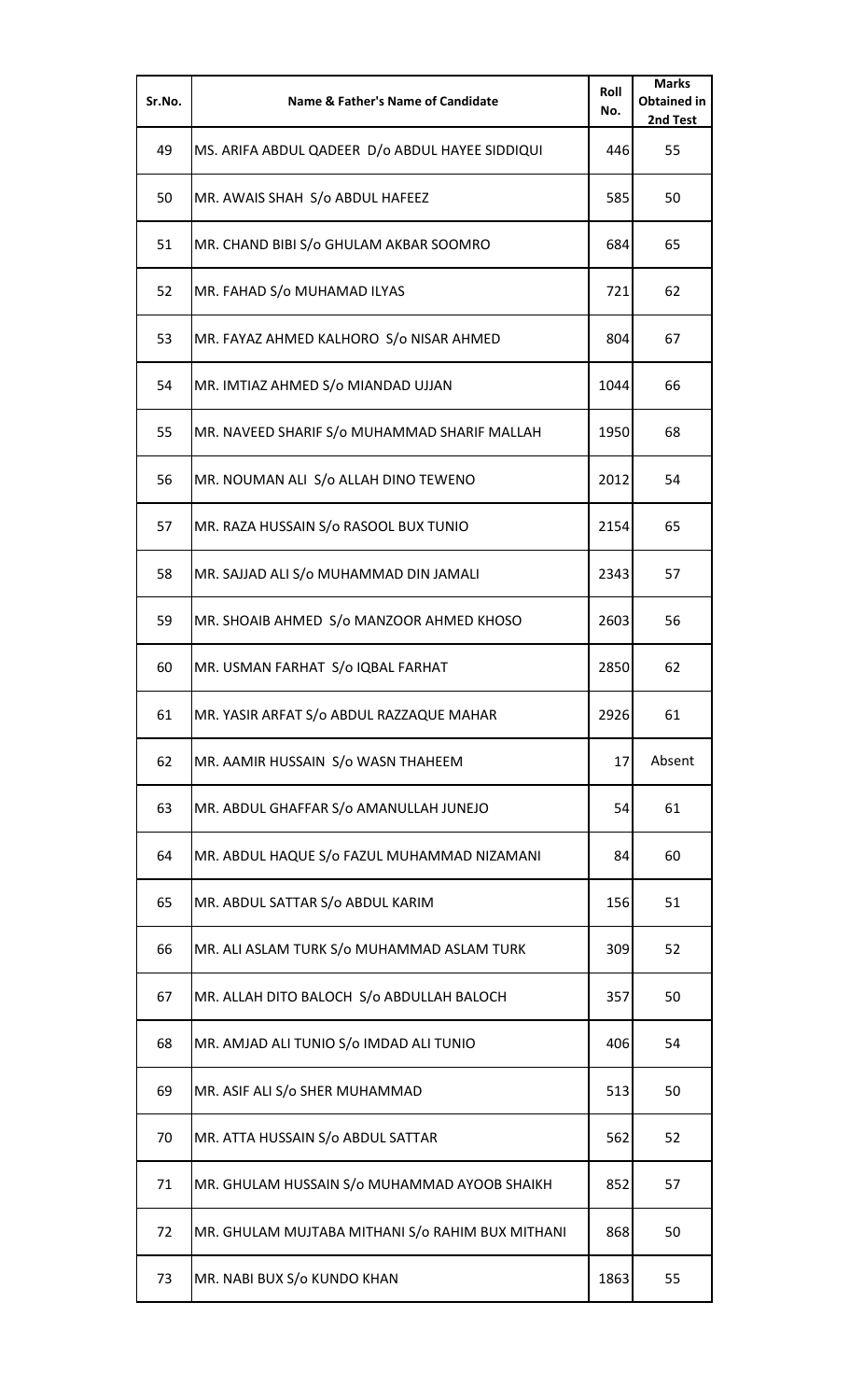| Sr.No. | <b>Name &amp; Father's Name of Candidate</b>                  | Roll<br>No. | <b>Marks</b><br><b>Obtained in</b><br>2nd Test |
|--------|---------------------------------------------------------------|-------------|------------------------------------------------|
| 74     | MR. NADEEM ASGHAR S/o ALI ASGHAR                              | 1872        | 53                                             |
| 75     | MR. NAYYAR HUSSAIN S/o NAZEER HUSSAIN                         | 1956        | Absent                                         |
| 76     | MS. QURATU UL AIN ASHRAF D/o MUHAMMAD ASHRAF KHAN             | 2071        | 52                                             |
| 77     | MR. RAJA LOVE KUSH S/o KIRSHAN LAL                            | 2119        | 51                                             |
| 78     | MR. SAJJAD ALI S/o MUHAMMAD QASIM KAKA                        | 2347        | 58                                             |
| 79     | MR. SAJJAD ALI S/o LUTUF ULLAH                                | 2354        | 59                                             |
| 80     | MR. SHAHARYAR DILSHAD S/o DILSHAD AHSAN                       | 2512        | 57                                             |
| 81     | MR. SHAHRUKH MEMON S/o ABDUL AZIZ MEMON                       | 2544        | 56                                             |
| 82     | MR. SHAHZAD JAVED S/o JAVED AHMED SHAIKH                      | 2552        | 52                                             |
| 83     | MR. SWIM RAJA S/o SUNEEL KUMAR                                | 2694        | 61                                             |
| 84     | MR. SYED MASOOD ALI SHAH S/o SYED QASIM ALI SHAH              | 2721        | 59                                             |
| 85     | MR. TARIQUE ALI S/o FATEH MUHAMMAD MASTOI                     | 2794        | 57                                             |
| 86     | MR. WASEEM S/o HAKIM ALI SANGI                                | 2897        | 37                                             |
| 87     | MR. YOUSUF ALI S/o NAJMUDDIN                                  | 2939        | Absent                                         |
| 88     | MR. ALI FARHAD S/o FARHAD                                     | 315         | 54                                             |
| 89     | MR. ALI RAZA S/o ABDUL HAKEEM CHANG                           | 342         | 47                                             |
| 90     | MR. ALTAF HUSSAIN S/o MUHAMMAD BACHAL MAITLO                  | 365         | 60                                             |
| 91     | MR. AMIR SOHAIL S/o MUHAMMAD ANWAR RAJPUT                     | 393         | 63                                             |
| 92     | MR. ASHFAQUE S/o WAHID BUX                                    | 493         | 55                                             |
| 93     | MR. DEEPAK KUMAR S/o ASAN DAS MANWANI                         | 701         | 52                                             |
| 94     | MR. HABIB ULLAH S/o AMAN ULLAH DAHRI                          | 913         | 63                                             |
| 95     | MR. JAMIL MUKHTIAR MUGHAL S/o MUKHTIAR AHMED<br><b>MUGHAL</b> | 1154        | 54                                             |
| 96     | MR. KHALID HUSSAIN CHANNA S/o AZIZULLAH CHANNA                | 1261        | 54                                             |
| 97     | MR. MIRZA MAAZ BIN SHAHID S/o MIRZA SHAHID HUSSAIN            | 1469        | Absent                                         |
| 98     | MR. MOHSIN ALI S/o WAZIR ALI LASHARI                          | 1496        | 56                                             |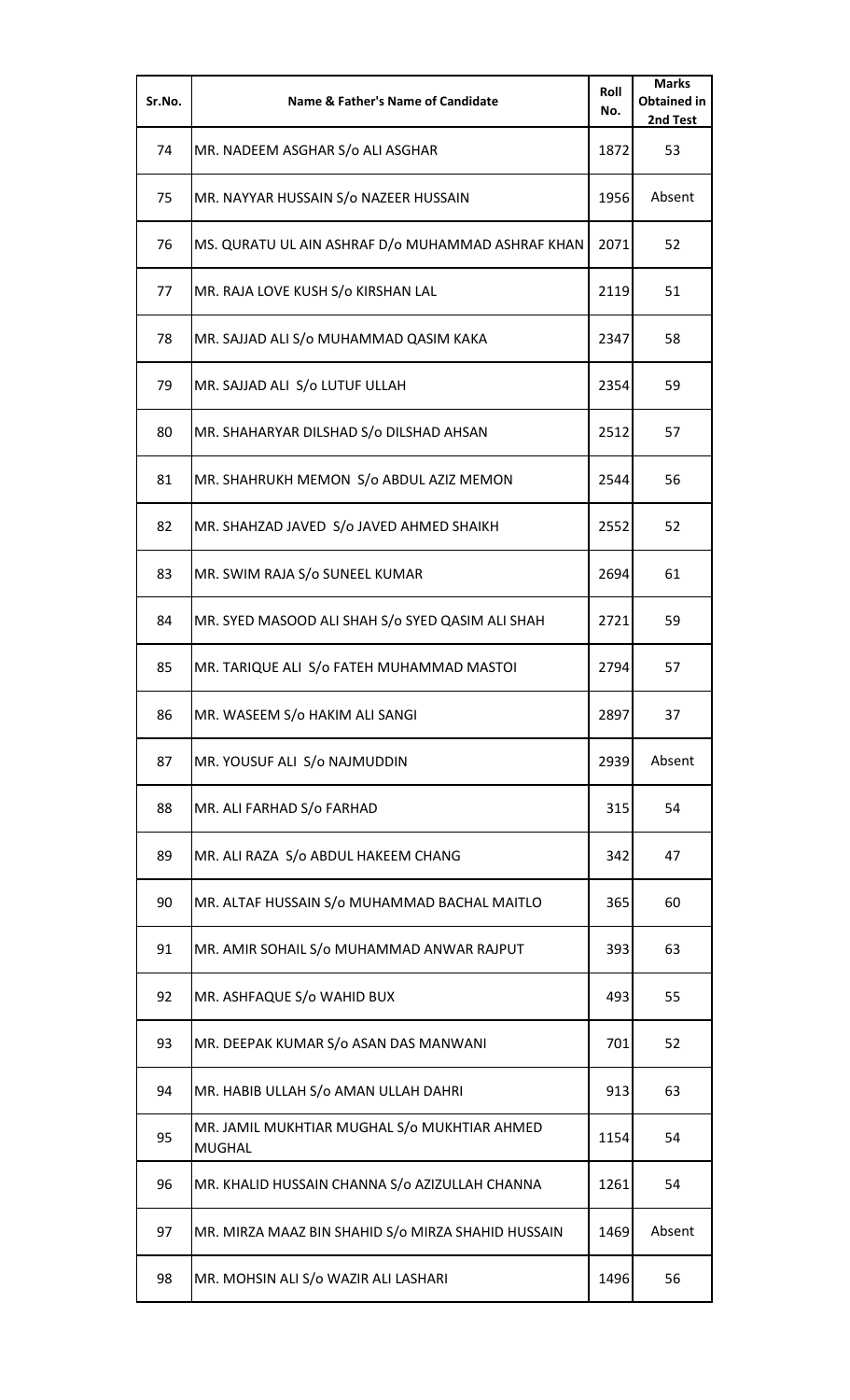| Sr.No. | <b>Name &amp; Father's Name of Candidate</b>                            | Roll<br>No.  | <b>Marks</b><br><b>Obtained in</b><br>2nd Test |
|--------|-------------------------------------------------------------------------|--------------|------------------------------------------------|
| 99     | MR. MUHAMMAD AZIZ UR RAHMAN SURVERY S/o LATIF UR<br>RAHMAN KHAN SURVERY | 1582         | 53                                             |
| 100    | MR. MUHAMMAD BACHAL S/o MUHAMMAD MUSA                                   | 1585         | 56                                             |
| 101    | MR. MUHAMMAD MOAZZIZ TAHA KHAN S/o JAMIL AHMED<br><b>KHAN</b>           | 1660         | Absent                                         |
| 102    | MR. MUHAMMAD SALIH S/o MUHAMMAD SADIQUE                                 | 1708         | 38                                             |
| 103    | MR. MUHSIN ALI ABBASI S/o NAZEER AHMED                                  | 1787         | 58                                             |
| 104    | MR. NAEEM HUSSAIN S/o GHULAM SHABIR                                     | 1889         | 47                                             |
| 105    | MR. SAEED ALI S/o FEROZUDDIN                                            | 2269         | 60                                             |
| 106    | MR. SALMAN AHMED KAZI S/o ABDUL REHMAN KAZI                             | 2380         | 50                                             |
| 107    | MR. SUHAIL AHMED S/o NIZAM UD DIN RIND                                  | 2668         | Absent                                         |
| 108    | MR. AADIL KHAN S/o LAL BAKHSH NAREJO                                    | $\mathbf{1}$ | 41                                             |
| 109    | MR. ABDUL FATAH S/o ALLAH DAD                                           | 49           | 50                                             |
| 110    | MR. AHSAN ZAHOOR BALOCH S/o ZAHOOR AHMED BALOCH                         | 259          | Absent                                         |
| 111    | MR. ALI SHAN SHOUKAT S/o SHOUKAT ALI                                    | 347          | 39                                             |
| 112    | MR. GHULAM MUJTABA MAITLO S/o SHAMSUDDIN MAITLO                         | 867          | 53                                             |
| 113    | MR. HASNAIN GUL S/o SHAHABUDIN                                          | 950          | 60                                             |
| 114    | MR. IRSHAD AHMED S/o MUKHTIAR AHMED MEMON                               | 1115         | 41                                             |
| 115    | MR. ISHFAQUE AHMED SIYAL S/o MOHAMMED BAKHSH SIYAL                      | 1121         | 54                                             |
| 116    | MR. JAVED JABBAR MALLAH S/o ABDUL JABBAR MALLAH                         | 1174         | 53                                             |
| 117    | MS. MAIRA NASIR MUGHAL D/o NASIR MUGHAL                                 | 1336         | 55                                             |
| 118    | MR. MAJID KHAN S/o HAJI KORA KHAN                                       | 1344         | 54                                             |
| 119    | MR. MANSOOR AHMED S/o ZAHID MAHMOOD NOON                                | 1355         | 51                                             |
| 120    | MR. MANSOOR ALI S/o GHULAM AKBAR ADIL ABBASI                            | 1366         | 56                                             |
| 121    | MR. MAULA BAKHSH S/o GHULAM MUSTFA SAHITO                               | 1415         | 54                                             |
| 122    | MS. MOTIA SIKANDAR D/o SIKANDAR ALI                                     | 1508         | 55                                             |
| 123    | MR. MUHAMMAD S/o BASHIR AHMED                                           | 1516         | 52                                             |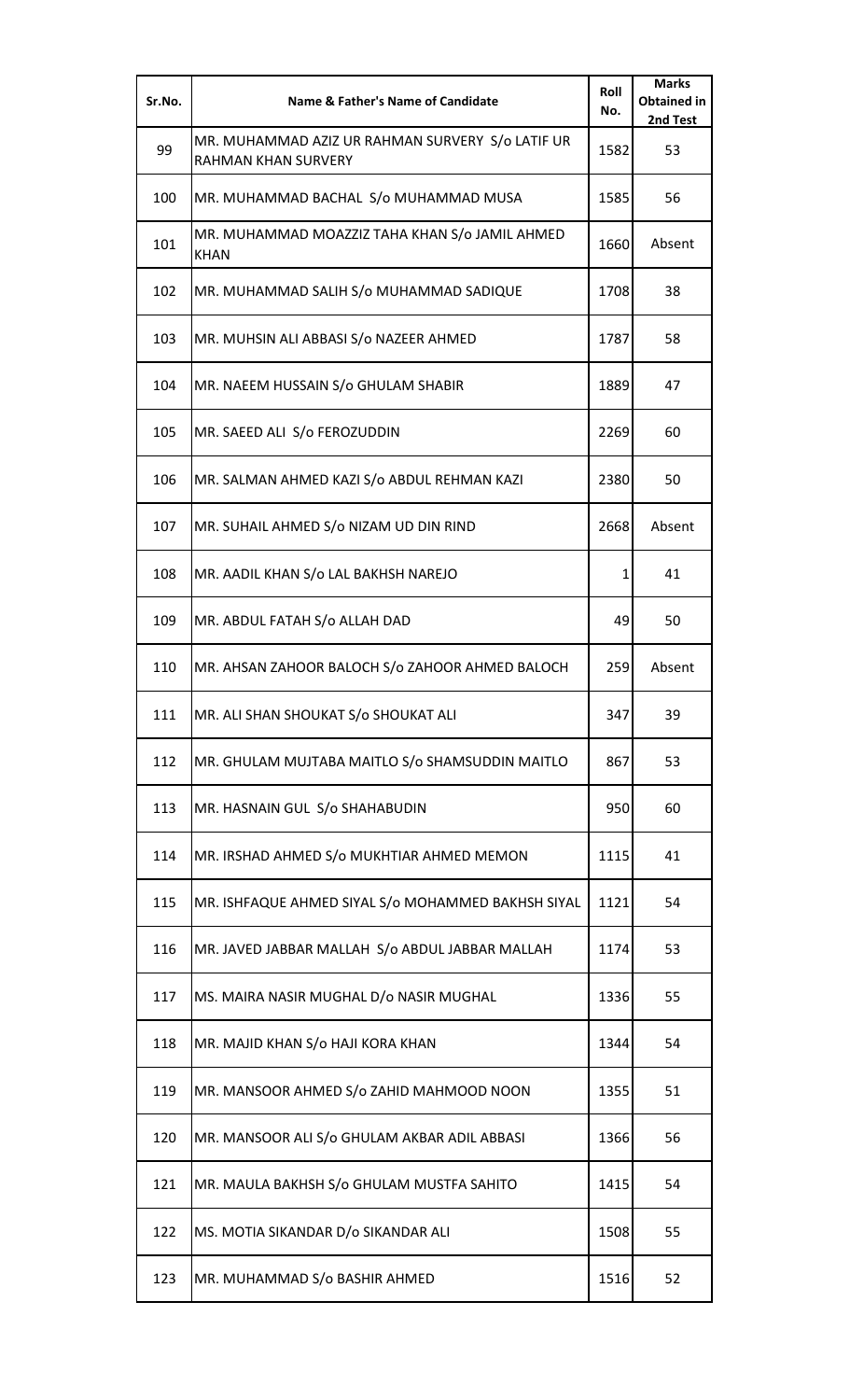| Sr.No. | Name & Father's Name of Candidate              | Roll<br>No. | <b>Marks</b><br><b>Obtained in</b><br>2nd Test |
|--------|------------------------------------------------|-------------|------------------------------------------------|
| 124    | MR. MUHAMMAD ADIL S/o RAZA MUHAMMAD            | 1525        | 55                                             |
| 125    | MR. MUHAMMAD BAKR S/o ISHFAQ AHMED             | 1586        | 52                                             |
| 126    | MR. MUHAMMAD NASEER RAIS S/o RAIS AHMED SHAIKH | 1669        | 58                                             |
| 127    | MR. MUHAMMAD RAMEEZ S/o ABDUL HAMEED           | 1690        | 44                                             |
| 128    | MS. REHANA D/o TAJ MUHAMMAD                    | 2165        | 54                                             |
| 129    | MS. SAJIDA RAFIQUE D/o MUHAMMAD RAFIQUE        | 2339        | 58                                             |
| 130    | MR. SAQIB SOOMRO S/o MUMTAZ AHMED SOOMRO       | 2440        | 54                                             |
| 131    | MR. SHAKEEL AHMED RAJPER S/o MUHAMMAD USMAN    | 2565        | 50                                             |
| 132    | MR. SHEERAZ SALEEM S/o SALEEM RAZA THALHO      | 2590        | Absent                                         |
| 133    | MR. WAHAB ALI S/o ALI SHER                     | 2859        | 52                                             |
| 134    | MR. ABDUL FATAH JUNEJO S/o SUBHAN ALI JUNEJO   | 52          | 56                                             |
| 135    | MR. ABDUL MAJID GUJJAR S/o NABI BUKHSH GUJJAR  | 109         | 50                                             |
| 136    | MR. ABDUL WAJID S/o ABDUL KHALIQUE KHOKHAR     | 169         | 56                                             |
| 137    | MR. AIJAZ AHMED JATOI S/o HAJI BALACH          | 263         | 54                                             |
| 138    | MR. AKRAM ALI S/o GHULAM MUHAMMAD              | 302         | 68                                             |
| 139    | MR. ALI RAZA S/o SULTAN ALI KHASKHELI          | 337         | 52                                             |
| 140    | MS. ASRA TUFAIL DAHRAJ D/o TUFAIL AHMED DAHRAJ | 552         | 50                                             |
| 141    | MR. HANAN ALI S/o MUHAMMAD ASGHAR              | 939         | 53                                             |
| 142    | MR. IFTIKHAR HUSSAIN S/o IMDAD HUSSAIN         | 1004        | 51                                             |
| 143    | MR. JAI PARKASH S/o MANOHAR LAL                | 1141        | 61                                             |
| 144    | MR. MASOOD AHMED S/o ALI KHAN NAREJO           | 1409        | 39                                             |
| 145    | MR. MASROOR AHMED S/o ALTAFULLAH QURESHI       | 1412        | 82                                             |
| 146    | MR. MUHAMMAD RAFIQUE S/o GHAZI KHAN            | 1681        | 56                                             |
| 147    | MR. MUHAMMAD RAMZAN CHANDIO S/o BUXIAL KHAN    | 1691        | 51                                             |
| 148    | MR. MUHAMMAD UMAR S/o GHULLAM RASOOL KOREJO    | 1741        | 69                                             |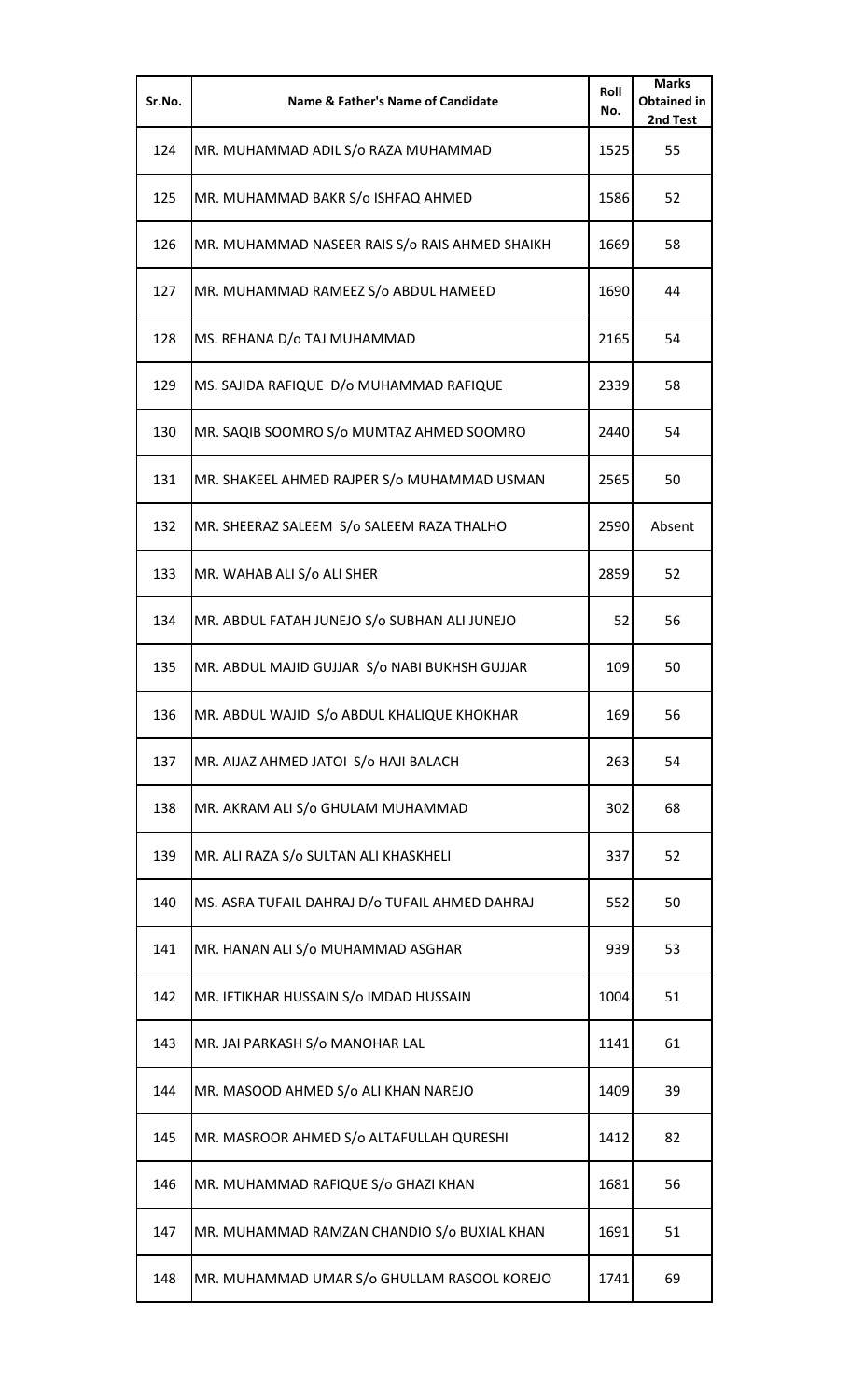| Sr.No. | <b>Name &amp; Father's Name of Candidate</b>                 | Roll<br>No. | <b>Marks</b><br><b>Obtained in</b><br>2nd Test |
|--------|--------------------------------------------------------------|-------------|------------------------------------------------|
| 149    | MR. MURAD ALI SHAH S/o DOST MUHAMMAD SHAH                    | 1834        | 51                                             |
| 150    | MR. NASEERUDDIN S/o MUHAMMAD ARIF                            | 1927        | 54                                             |
| 151    | MS. ROHA KHASKHELI D/o MOHAMMAD HASSAN                       | 2194        | 82                                             |
| 152    | MR. SAJJAD ALI S/o MANTHAR ALI                               | 2353        | 43                                             |
| 153    | MR. SHAHID NAZIR S/o NAZIR AHMED MEMON                       | 2523        | 77                                             |
| 154    | MR. SHAN-UR-REHMAN S/o HABIB-UR-REHMAN                       | 2580        | 70                                             |
| 155    | MR. TAHIR MEHMOOD S/o MUHAMMAD FAYYAZ                        | 2763        | 58                                             |
| 156    | MR. ZAHEER HUSSAIN S/o MUHAMMAD SALEEM                       | 2965        | 80                                             |
| 157    | MR. ZAHID ALI S/o MUHAMMAD HAROON KUMBHAR                    | 2969        | 74                                             |
| 158    | MR. ZAHID HUSSAIN S/o ALLAH WARAYO                           | 2978        | 41                                             |
| 159    | MR. AAQIL MEMON S/o HAJI ABDUL MAJEED                        | 28          | 67                                             |
| 160    | MR. AASIM ASLAM S/o MUHAMMAD ASLAM                           | 30          | 85                                             |
| 161    | MR. ABDUL SAMAD S/o ATTA MUHAMMAD                            | 149         | 49                                             |
| 162    | MR. ANEET KUMAR S/o SUGAL CHAND                              | 417         | 48                                             |
| 163    | MR. ARBAB ALI ABRO S/o UMED ALI ABRO                         | 435         | 55                                             |
| 164    | MR. ASHIQUE ALI S/o MUHAMMAD SIDDIQUE PANHWAR                | 499         | 79                                             |
| 165    | MR. ASIF ALI S/o MUHAMMAD MOOSA MASTOI                       | 517         | 58                                             |
| 166    | MR. ASIF ALI S/o ATTA MUHAMMAD SIYAL                         | 521         | 70                                             |
| 167    | MR. AYAZ KHAN S/o WALI MUHAMMAD                              | 598         | 64                                             |
| 168    | MS. AZADI NAZEER D/o NAZEER AHMED                            | 606         | 40                                             |
| 169    | MR. AZEEM ISRAR S/o ISRAR AHMED                              | 610         | 73                                             |
| 170    | MR. FAHAD HUSSAIN S/o ABDUL MAJEED ARIJO                     | 722         | 76                                             |
| 171    | MR. FAHEEM AHMED MAITLO S/o MUHAMMAD YAQOOB<br><b>MAITLO</b> | 728         | 63                                             |
| 172    | MR. FAZAL U REHMAN S/o ABDUL RAUF MIRANI                     | 817         | 71                                             |
| 173    | MR. HIDAYATULLAH KANDHRO S/o WAHID BUX KANDHRO               | 961         | 51                                             |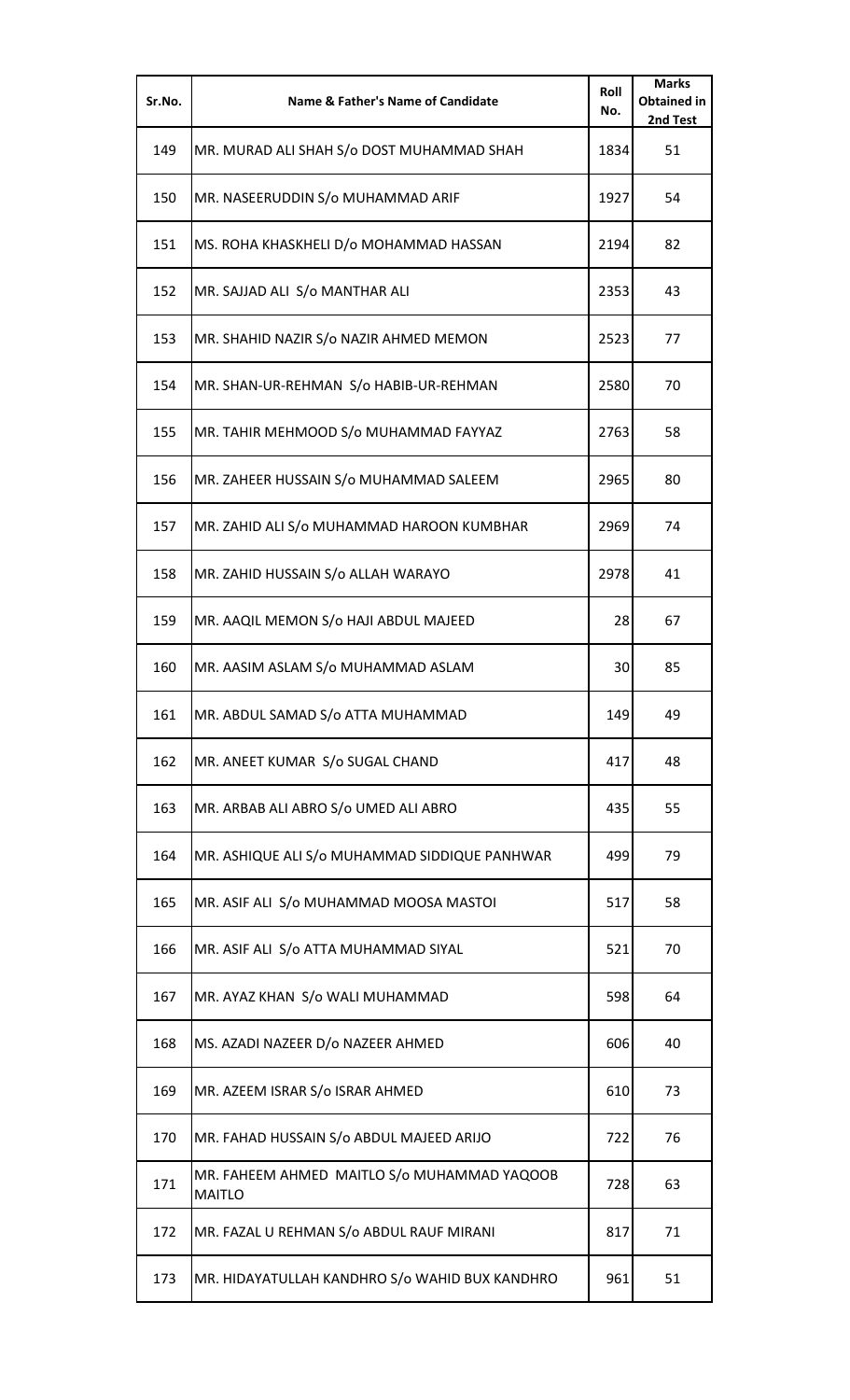| Sr.No. | <b>Name &amp; Father's Name of Candidate</b>                   | Roll<br>No. | <b>Marks</b><br><b>Obtained in</b><br>2nd Test |
|--------|----------------------------------------------------------------|-------------|------------------------------------------------|
| 174    | MR. IRFAN ALI S/o SHER KHAN                                    | 1095        | 70                                             |
| 175    | MR. IRFAN ALI S/o MOULA BAKHSH                                 | 1097        | 67                                             |
| 176    | MR. KHAWAJA MUHAMMAD BILAL S/o KHAWAJA ZAHID<br><b>NADEEM</b>  | 1272        | 77                                             |
| 177    | MR. MAQBOOL AHMED S/o GHUAM RASOOL                             | 1386        | 80                                             |
| 178    | MS. MARIA BAKHTAWAR ALI D/o MUMTAZ ALI                         | 1391        | 60                                             |
| 179    | MS. MARIAM D/o ATTA MUHAMMAD                                   | 1393        | 76                                             |
| 180    | MR. MASROOR QADIR S/o ABDUL QADIR                              | 1413        | 51                                             |
| 181    | MS. MISBAH D/o MOHAMMAD AKHTAR                                 | 1470        | 48                                             |
| 182    | MR. MOHSIN S/o SAADULLAH                                       | 1493        | 52                                             |
| 183    | MR. MUHAMMAD ALI ZAIN ZUBAIR S/o MUHAMMAD ALI<br><b>ZUBAIR</b> | 1551        | 58                                             |
| 184    | MR. NAEEM AHMED S/o HAJI BASHEER AHMED (LATE)                  | 1882        | 76                                             |
| 185    | MR. NASAR AHMED S/o NOOR ALAM                                  | 1917        | 23                                             |
| 186    | MR. SAJJID HUSSAIN S/o ALI MURAD                               | 2366        | 58                                             |
| 187    | MR. SALEEM ABBAS S/o ALI MADAD                                 | 2368        | 21                                             |
| 188    | MR. SAYYED TOUQEER HUSSAIN S/o SAYYED SALEEM SHAH              | 2469        | 57                                             |
| 189    | MS. SHAHLA RASOOL SOOMRO D/o GHULAM RASOOL<br>SOOMRO           | 2530        | 52                                             |
| 190    | MR. SUHAIL AHMED SOOMRO S/o MAZHAR ALI                         | 2672        | 72                                             |
| 191    | MR. SYED SALMAN SHAH S/o SYED GHULAM ALI SHAH                  | 2732        | 60                                             |
| 192    | MR. WAQAR AHMED S/o MUHAMMAD SULEMAN                           | 2876        | 50                                             |
| 193    | MR. WASEEM ABBAS S/o GHULAM ABBAS SHAIKH                       | 2900        | 82                                             |
| 194    | MS. ZAINEB MUSTAFA D/o GHULAM MUSTAFA DAHRI                    | 3003        | 64                                             |
| 195    | MR. AAMIR ALI S/o QAZI ALI ASGHAR                              | 12          | 67                                             |
| 196    | MR. ABDUL KAREEM S/o GHULAM QADIR                              | 92          | 55                                             |
| 197    | MR. ABDUL SALAM SOHOO S/o ABDUL GHANI SOHOO                    | 147         | Absent                                         |
| 198    | MR. AHSAN ALI S/o AIJAZ ALI TUNIO                              | 251         | 54                                             |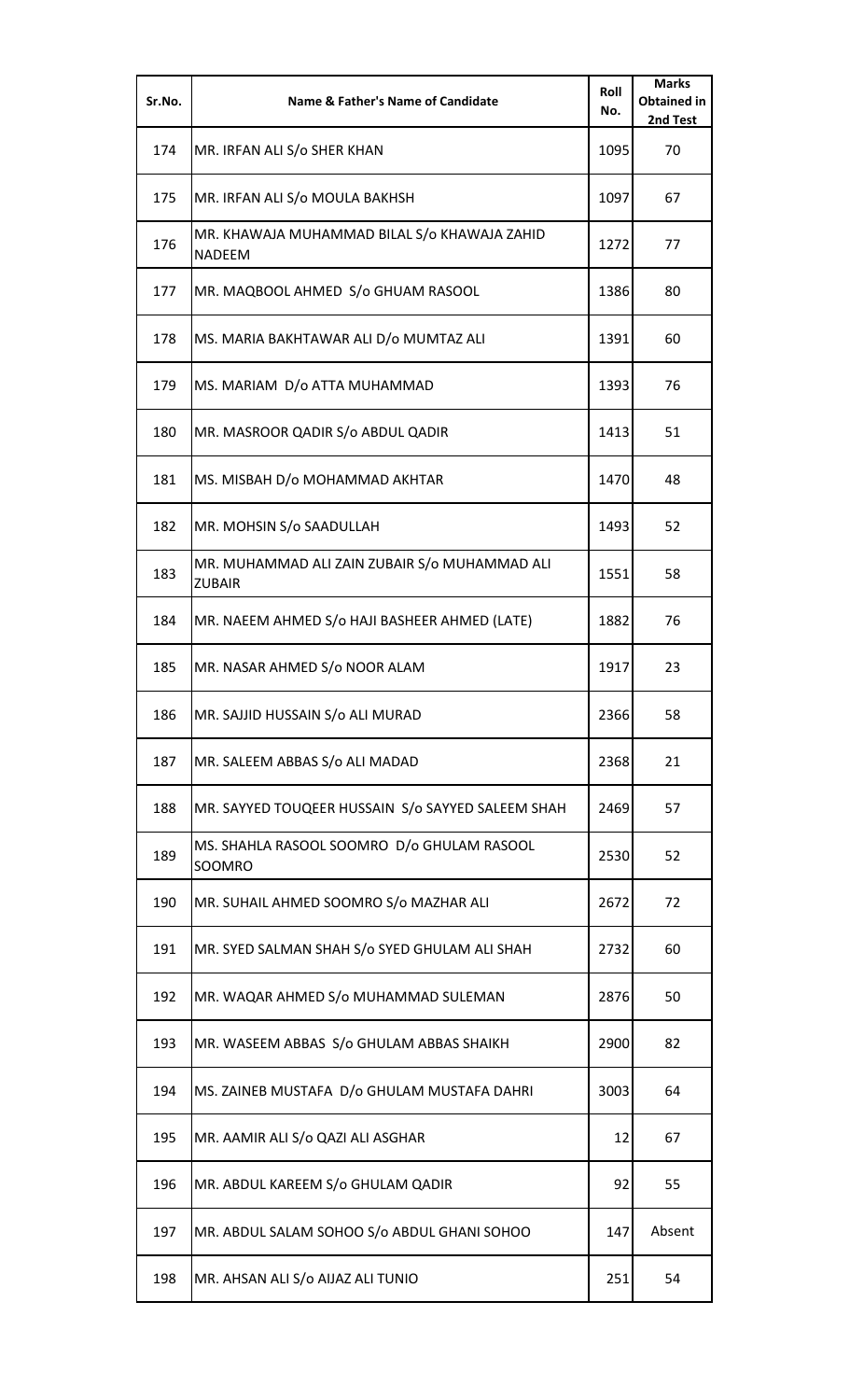| Sr.No. | <b>Name &amp; Father's Name of Candidate</b>                  | Roll<br>No. | <b>Marks</b><br><b>Obtained in</b><br>2nd Test |
|--------|---------------------------------------------------------------|-------------|------------------------------------------------|
| 199    | MR. AHSAN ALI CHAUDHRY S/o JAWED AZIZ                         | 254         | 75                                             |
| 200    | MS. AIMON ALI JAMALI D/o ARSHAD JAMALI                        | 280         | 81                                             |
| 201    | MR. ALI AHMED S/o HAJI BASHIR AHMED                           | 306         | 69                                             |
| 202    | MR. ALLAH BUX S/o HIDAYATULLAH HINGORO                        | 356         | 55                                             |
| 203    | MS. AMBAR D/o MANZOOR AHMED                                   | 372         | 72                                             |
| 204    | MR. AMIN ASLAM TURK S/o MUHAMMAD ASLAM TURK                   | 386         | 64                                             |
| 205    | MR. AQIB ALI S/o RAHEEM BUX SAHITO                            | 427         | 61                                             |
| 206    | MR. ASHFAQUE HUSSAIN S/o ASGHAR ALI                           | 497         | 72                                             |
| 207    | MR. ASIF AHMED S/o ZULFIQAR ALI ABRO                          | 503         | 50                                             |
| 208    | MR. AYAZ ALI LAGHARI S/o GHULAM RASOL                         | 592         | 55.5                                           |
| 209    | MR. AYAZ HUSSAIN S/o SIKANDER ALI                             | 596         | 66                                             |
| 210    | MR. BASIT ALI S/o MOHAMMAD HASSAN                             | 652         | 62                                             |
| 211    | MR. BILAWAL S/o MUSHTAQUE AHMED                               | 675         | 52                                             |
| 212    | MR. FAIZAN MUHAMMAD S/o KHAN MUHAMMAD                         | 757         | 69                                             |
| 213    | MR. FAZAL KHAN S/o MAROOF KHAN                                | 815         | 70                                             |
| 214    | MR. GHULAM MURTAZA BIRMANI S/o MEEHOON KHAN<br><b>BIRMANI</b> | 873         | 56                                             |
| 215    | MR. IMRAN KHAN S/o NIZAMUDDIN MAGSI                           | 1037        | 59                                             |
| 216    | MR. IMTIAZ ALI S/o NASEER MUHAMMAD                            | 1054        | 61                                             |
| 217    | MR. IMTIAZ HUSSAIN S/o MUHAMMAD NAWAZ SHAHANI                 | 1063        | 65                                             |
| 218    | MR. IMTIAZ HUSSAIN S/o SHAFI MUHAMMAD                         | 1064        | 62                                             |
| 219    | MR. INAYAT ALI S/o ABDUL JABBAR MEMON                         | 1069        | 64                                             |
| 220    | MR. KEWAL KUMAR S/o KIRSHAN                                   | 1248        | 59                                             |
| 221    | MS. MAHNUR FATIMA D/o UBEDULLAH                               | 1329        | 64                                             |
| 222    | MR. MUHAMMAD BILAL S/o SHOUKAT ALI                            | 1587        | 66                                             |
| 223    | MR. MUHAMMAD MAZAN BULADI S/o NIAZ ALI BULADI                 | 1659        | 66                                             |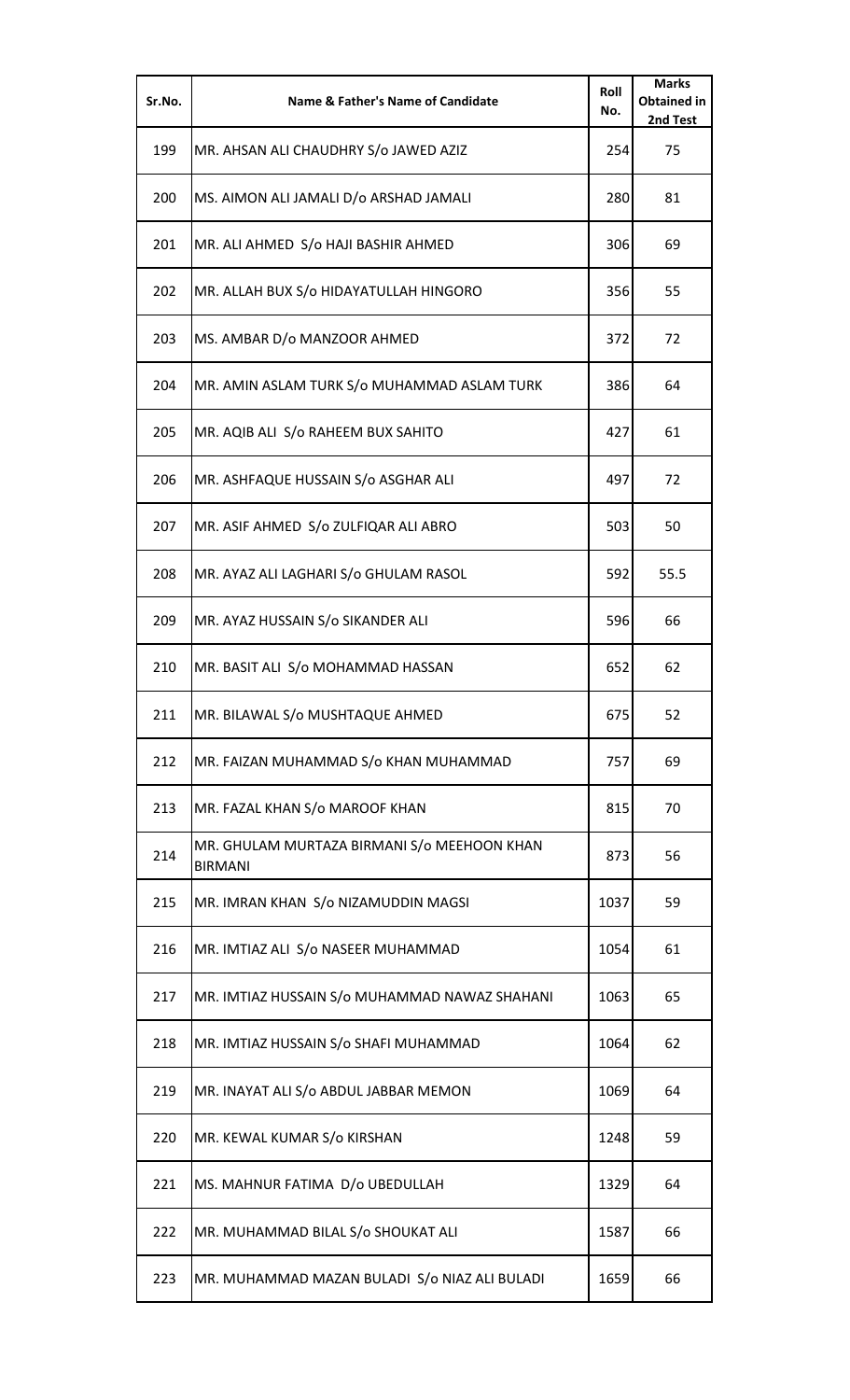| Sr.No. | <b>Name &amp; Father's Name of Candidate</b>                | Roll<br>No. | <b>Marks</b><br><b>Obtained in</b><br>2nd Test |
|--------|-------------------------------------------------------------|-------------|------------------------------------------------|
| 224    | MR. MUJEEB UR REHMAN S/o MUHAMMMAD PARIAL PARIO             | 1797        | 63                                             |
| 225    | MR. MUJTABA FADWANI S/o MUZAFFAR ALI FADWANI                | 1802        | 55.5                                           |
| 226    | MR. MUSHTAQUE ALI S/o MUHAMMAD UMER                         | 1847        | 61                                             |
| 227    | MR. NISAR AHMED S/o NOORULLAH KOLACHI                       | 1974        | 55                                             |
| 228    | MR. NISAR AHMED CHANDIO S/o BASHIR AHMED CHANDIO            | 1979        | 67                                             |
| 229    | MR. RAJA ALEEM YOUSUF S/o MUHAMMAD YOUSUF<br><b>PANHWAR</b> | 2113        | 65                                             |
| 230    | MR. RAO HAMZA KHALID S/o MUHAMMAD KHALID                    | 2138        | 46                                             |
| 231    | MR. SADAM HUSSAIN S/o GHULAM RASOOL ABRO                    | 2237        | 53                                             |
| 232    | MR. SAIFULLAH DASHTI S/o ZAMANULLAH DASTI                   | 2295        | 63                                             |
| 233    | MR. SALEEM AHMED SHAR S/o GHULAM MUSTAFA SHAR               | 2370        | 50                                             |
| 234    | MR. SALMAN ALAM MEMON S/o MUHAMMAD ALAM<br><b>MEMON</b>     | 2382        | 67                                             |
| 235    | MR. SARMAD HUSSAIN S/o NABI BUX SOOMRO                      | 2457        | 55                                             |
| 236    | MR. SAYED NAVEED HUSSAIN SHAH S/o SAYED ZAMAN SHAH          | 2468        | 65                                             |
| 237    | MR. SHAH NAWAZ S/o GHULAM ALI (LATE)                        | 2505        | 59                                             |
| 238    | MR. SHEERAZ FAZAL S/o FAZAL HUSSAIN                         | 2586        | 50.5                                           |
| 239    | MR. SIRAJ AHMED SHAR S/o DIN MUHAMMAD                       | 2638        | 60                                             |
| 240    | MS. SYEDA UROOJ FATIMA NAQVI D/o SYED BAQER ALI NAQVI       | 2753        | 65                                             |
| 241    | MR. TAUQEER HUSSAIN S/o NAZEER MUHAMMAD LAGHARI             | 2806        | 54                                             |
| 242    | MS. UZMA SHAH D/o ANWAR SHAH                                | 2852        | 61                                             |
| 243    | MR. YASIR S/o FATEH MUHAMMAD                                | 2924        | 66                                             |
| 244    | MR. ZAMEER AHMED S/o MUHAMMAD RAMZAN GHANGHRO               | 3009        | 53                                             |
| 245    | MR. ZEESHAN AHMED S/o NOOR AHMED                            | 3024        | 58                                             |
| 246    | MR. ZEESHAN KHAN MAKA S/o MOHAMMAD ISHAQUE                  | 3029        | 68                                             |
| 247    | MR. ZUBAIR AHMED S/o GHULAM QADIR LAGHARI                   | 3043        | 68                                             |
| 248    | MR. AAMIR KHAN TUNIO S/o ALI MUHAMMAD TUNIO                 | 22          | 51                                             |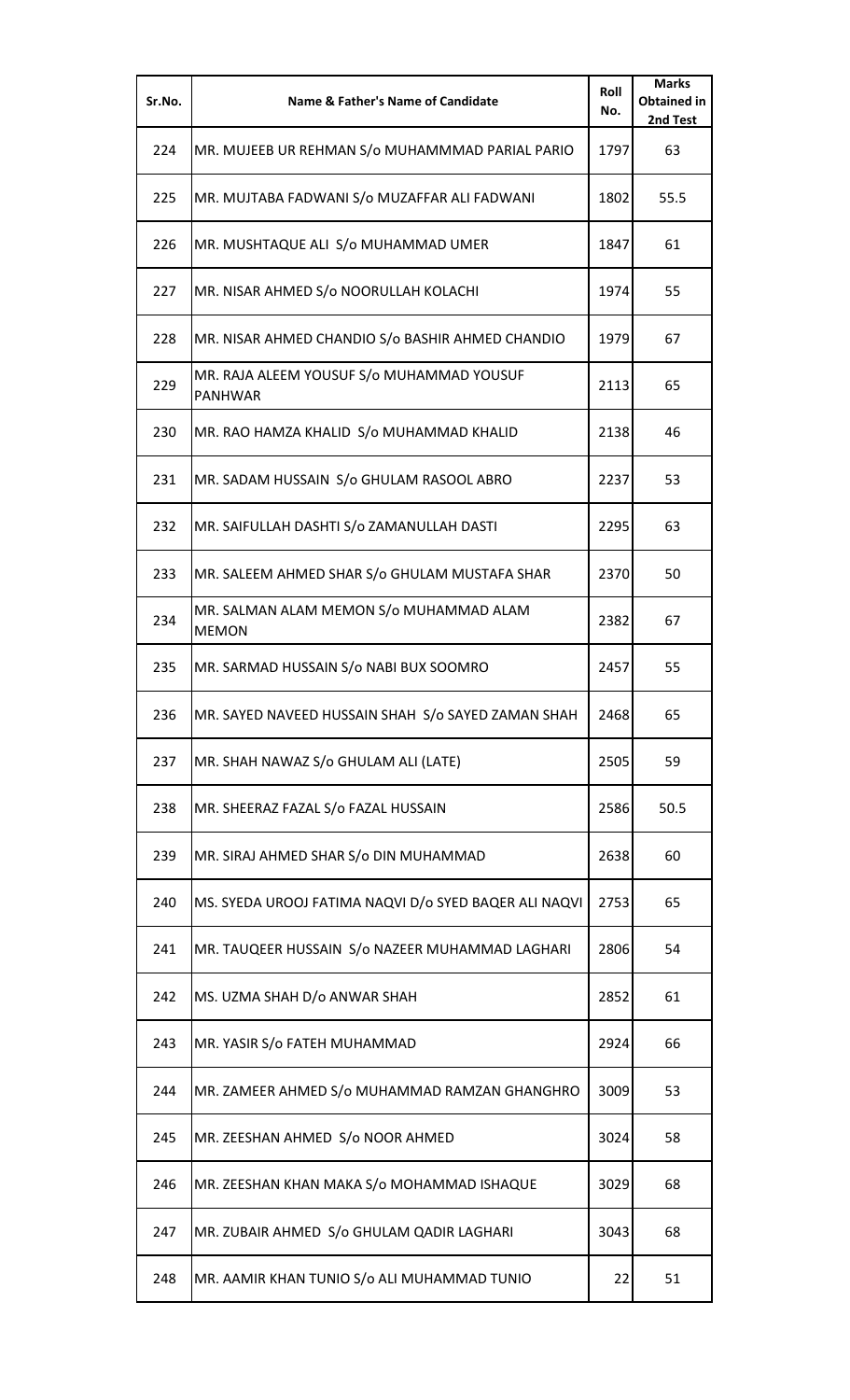| Sr.No. | <b>Name &amp; Father's Name of Candidate</b>                   | Roll<br>No. | <b>Marks</b><br><b>Obtained in</b><br>2nd Test |
|--------|----------------------------------------------------------------|-------------|------------------------------------------------|
| 249    | MR. ABDUL AZIZ S/o MUHAMMAD ALIM KANHAR                        | 37          | 53.5                                           |
| 250    | MR. ABDUL HAFEEZ S/o ABDUL SATTAR                              | 73          | 72                                             |
| 251    | MR. ABDUL SATTAR KANASIRO S/o DUR MUHAMMAD<br><b>KANASIRO</b>  | 157         | 51                                             |
| 252    | MR. ABDUL WAHEED S/o MUHAMMAD ASLAM                            | 166         | 51                                             |
| 253    | MR. AIJAZ ALI S/o MUHAMMAD ESSA                                | 270         | 61                                             |
| 254    | MR. AIJAZ ALI KHOSO S/o RAHMAN ALI                             | 275         | 52                                             |
| 255    | MR. ALAMGEER KHAN S/o ZULFIQAR ALI                             | 303         | 57                                             |
| 256    | MR. ALI BAKHSH S/o MUHAMMAD BAKHSH DEPAR                       | 310         | 51                                             |
| 257    | MR. ALI NAWAZ S/o ABDUL GHAFOOR KORAI                          | 332         | 39                                             |
| 258    | MR. ALI RAZA S/o MUSHTAQUE ALI CHANDIO                         | 333         | 55                                             |
| 259    | MR. ALI RAZA SIYAL S/o GHULAM QADIR SIYAL                      | 345         | 67                                             |
| 260    | MS. ALIYA ASLAM TURK D/o MUHAMMAD ASLAM TURK                   | 353         | 42                                             |
| 261    | MR. ASIF ALI KUNBHER S/o ABDUL RASHID                          | 526         | Absent                                         |
| 262    | MR. AZHAR HUSSAIN S/o RAFIQUE AHMED SOLANGI                    | 621         | 55                                             |
| 263    | MR. BILAWAL HUSSAIN BALOCH S/o DEEDAR HUSSAIN<br><b>BALOCH</b> | 680         | 30                                             |
| 264    | MR. GHULAM MURTAZA S/o MUHAMMAD RAFIQUE KALHORO                | 870         | 58                                             |
| 265    | MR. GHULAM NABI ABBASI S/o TUFAIL AHMED ABBASI                 | 884         | 43                                             |
| 266    | MR. HAIDER ALI S/o PEER BAKHSH MAHERI                          | 924         | 43                                             |
| 267    | MR. HAJI JAN MUHAMMAD S/o DUR MUHAMMAD BIJARANI                | 928         | 63                                             |
| 268    | MR. HARESH KUMAR S/o KANAYA LAL                                | 945         | 54                                             |
| 269    | MR. IHSAN ALI S/o ALI KHAN                                     | 1007        | 51                                             |
| 270    | MR. IMRAN ALI S/o MUHAMMAD MITHAL SANGI                        | 1029        | 33                                             |
| 271    | MR. IMRAN RIND S/o ALI AKBAR RIND                              | 1042        | 53                                             |
| 272    | MR. IRFAN AHMED S/o ZAHOOR AHMED MAITLO                        | 1088        | 50                                             |
| 273    | MR. IRFAN ALI SAHITO S/o GHULAM MUHAMMAD SAHITO                | 1105        | 54                                             |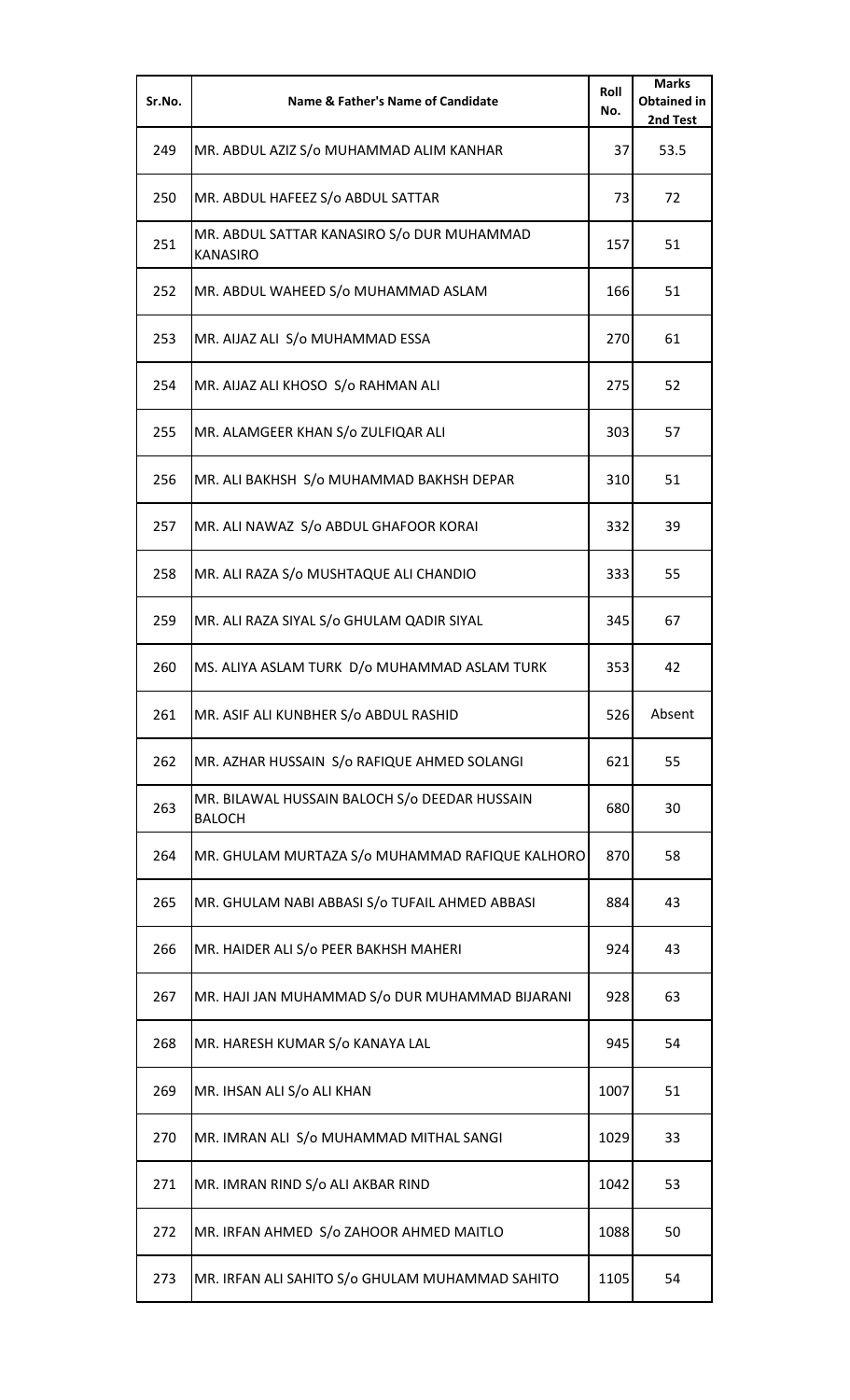| Sr.No. | <b>Name &amp; Father's Name of Candidate</b>                  | Roll<br>No. | <b>Marks</b><br><b>Obtained in</b><br>2nd Test |
|--------|---------------------------------------------------------------|-------------|------------------------------------------------|
| 274    | MS. KANEEZ AMNA D/o MUHAMMAD SABIR                            | 1218        | 78                                             |
| 275    | MR. KHALID HUSSAIN S/o GHULAM HUSSAIN                         | 1259        | 53                                             |
| 276    | MR. LAL BUX S/o GHULLAM ABBASS                                | 1305        | 67                                             |
| 277    | MR. LAL MUHAMMAD UMRANI S/o ABDUL MAJEED UMRANI               | 1306        | 50                                             |
| 278    | MR. M.KAMRAN KHANZADA S/o ZIA UL HAQ KHANZADA                 | 1312        | 58                                             |
| 279    | MS. MEHAK SHAHID D/o MUHAMAMD SHAHID                          | 1428        | 64                                             |
| 280    | MR. MOHAMMAD HANEEF MAITLO S/o GHULAM SARWAR<br><b>MAITLO</b> | 1484        | 50                                             |
| 281    | MR. MUHAMMAD AMIN S/o MUHAMMAD NAWAZ CHADHAR                  | 1553        | 50                                             |
| 282    | MR. MUHAMMAD HUSSAIN S/o ABDUL QAYOOM                         | 1631        | 58                                             |
| 283    | MR. MUHAMMAD SALEEM S/o SAEED AHMED SHAIKH                    | 1705        | 43                                             |
| 284    | MR. MUHAMMAD SALMAN PHUL S/o MOULA BAKHSH PHUL                | 1710        | 23                                             |
| 285    | MR. NADEEM S/o MUHAMMAD NAWAZ                                 | 1866        | 50                                             |
| 286    | MR. NASEER AHMED SHAH S/o SHABIR AHMED SHAH                   | 1923        | 67                                             |
| 287    | MR. NOUMAN AHMED SHAIKH S/o NIAZ AHMED SHAIKH                 | 2011        | 40                                             |
| 288    | MR. PERVEZ ALI S/o MEHAR KHAN                                 | 2043        | 50                                             |
| 289    | MR. PIR IRFAN AHMED S/o PIR MUSHTAQUE AHMED                   | 2047        | 39                                             |
| 290    | MR. RIAZ ALI S/o MUHAMMAD HUSSAIN DAHRI                       | 2174        | 64                                             |
| 291    | MR. RIZWAN ALI S/o ALLAH DINO                                 | 2188        | 51                                             |
| 292    | MR. SAADAT ALI S/o MUHAMMAD MUSLIM                            | 2208        | 72                                             |
| 293    | MR. SAADAT ALI SHAH S/o IRSHAD ALI SHAH                       | 2210        | 56                                             |
| 294    | MR. SAJJAD AHMED S/o MUHAMMAD JUMAN KHOSO                     | 2340        | 58                                             |
| 295    | MR. SAJJAD ALI S/o QURBAN ALI                                 | 2344        | 43                                             |
| 296    | MR. SHAH NAWAZ S/o MAHER UDDIN                                | 2506        | 30                                             |
| 297    | MR. SHUAIB HASSAN S/o MUHAMMAD HASSAN                         | 2615        | 46                                             |
| 298    | MR. SIKANDAR ALI S/o NOOR MUHAMMAD                            | 2629        | 50                                             |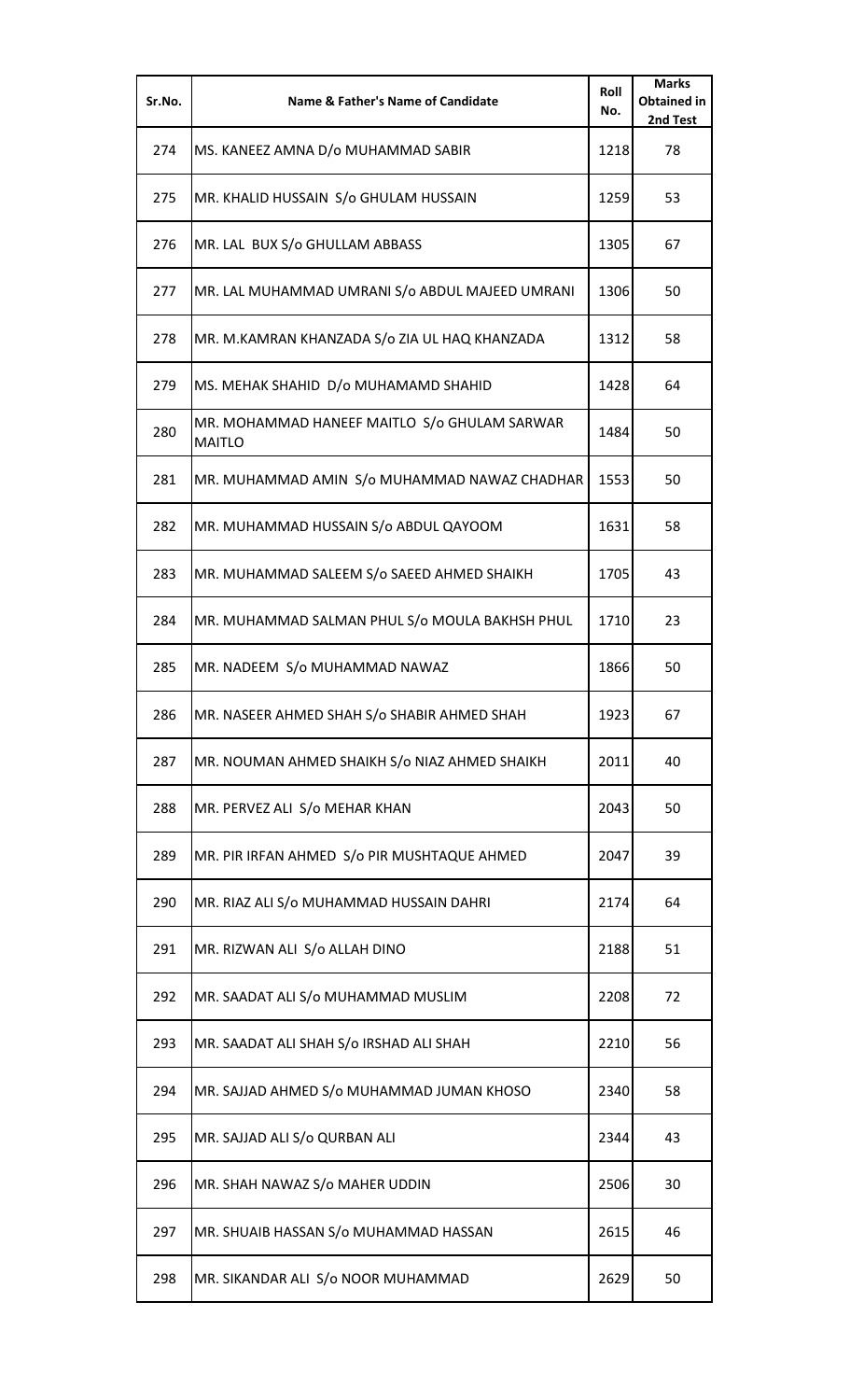| Sr.No. | Name & Father's Name of Candidate                   | Roll<br>No. | <b>Marks</b><br><b>Obtained in</b><br>2nd Test |
|--------|-----------------------------------------------------|-------------|------------------------------------------------|
| 299    | MR. SUNEEL KUMAR S/o KANIYA LAL                     | 2689        | 50                                             |
| 300    | MR. WALI MUHAMMAD S/o HUSSAIN DARS                  | 2873        | 57                                             |
| 301    | MS. YUSRA ASHFAQ D/o ASHFAQ AHMED                   | 2941        | 84                                             |
| 302    | MS. ZAIN TAFSEER D/o MUHAMMAD TAFSEER               | 2994        | 63                                             |
| 303    | MS. ZARMINA D/o NIZAMUDDIN LAGHARI                  | 3014        | 68                                             |
| 304    | MR. AAKASH KUMAR S/o CHANDUR LAL                    | 5           | 74                                             |
| 305    | MR. ABDUL MUTALIB S/o MUHAMMAD BUX                  | 116         | 62                                             |
| 306    | MR. ABDUL RAZAQUE BANGHWAR S/o FAQUEER<br>MUHAMMMAD | 137         | 61                                             |
| 307    | MR. ABDULLAH S/o ABDUL QADIR                        | 174         | 78                                             |
| 308    | MR. ABID UR REHMAN S/o ABDUL REHMAN                 | 192         | Absent                                         |
| 309    | MR. ADNAN ALI BADAR S/o BADARUDDIN MEMON            | 202         | 69                                             |
| 310    | MR. AIJAZ AHMED S/o SHAH NOOR                       | 262         | 46                                             |
| 311    | MR. AIJAZ ALI S/o SHOUKAT ALI GOPANG                | 269         | 83                                             |
| 312    | MR. ASIF RAZA S/o GHULAM BASHIR                     | 540         | 61                                             |
| 313    | MR. ATEEQUE U REHMAN S/o HAJI KHAN MASHORI          | 557         | 83                                             |
| 314    | MR. BABAR MUSHTAQUE S/o MUSHTAQUE AHMED             | 630         | 61                                             |
| 315    | MS. BABY HIRA D/o MUHARAM KHAN CHANDIO BALOCH       | 632         | 54                                             |
| 316    | MS. BAKHTAWAR KIRAN D/o MUHAMMAD YOUSIF             | 640         | 69                                             |
| 317    | MR. BAZAIB ALI RAZA S/o SHAMSUDDIN BHURT            | 653         | 83                                             |
| 318    | MR. BHUDO KHAN BHATTI S/o MUHAMMAD RAMZAN BHATTI    | 658         | 77                                             |
| 319    | MR. DAMOON S/o PARUMAL                              | 688         | 60                                             |
| 320    | MR. FAHAD IQBAL S/o ZAFAR IQBAL                     | 723         | 57                                             |
| 321    | MR. FAHAD TUNIO S/o NAYYAR HUSSIAN                  | 725         | 62                                             |
| 322    | MR. FARAZ ALI SOOMRO S/o GHULAM SHABBIR SOOMRO      | 767         | Absent                                         |
| 323    | MR. GHULAM MUSTAFA S/o NASRULLAH                    | 879         | 60                                             |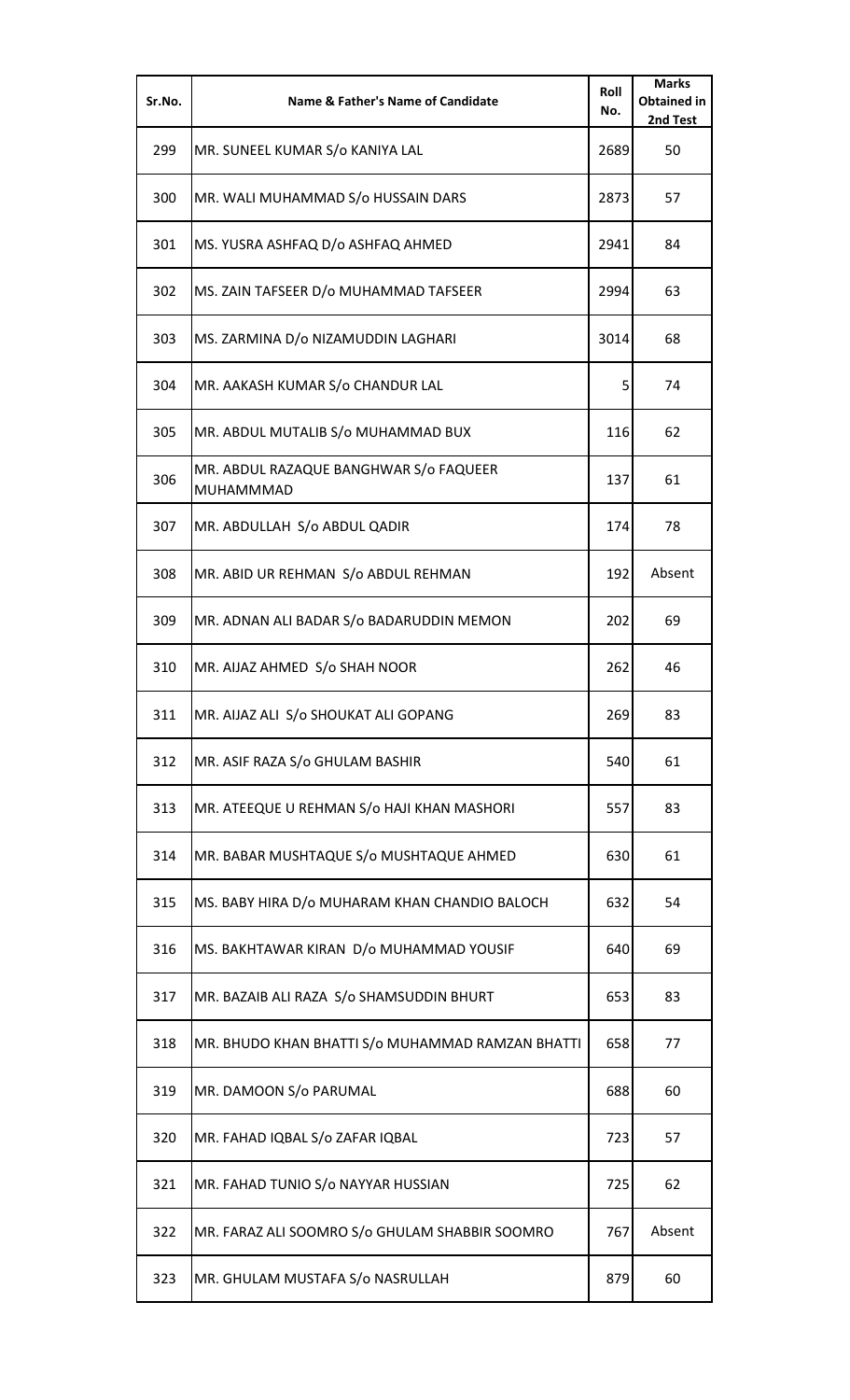| Sr.No. | <b>Name &amp; Father's Name of Candidate</b>                      | Roll<br>No. | <b>Marks</b><br><b>Obtained in</b><br>2nd Test |
|--------|-------------------------------------------------------------------|-------------|------------------------------------------------|
| 324    | MR. GHULAM RABBANI S/o HAJI GHULAM RASOOL HINGORO                 | 891         | 34                                             |
| 325    | MR. GUL MUHAMMAD S/o GHULAM HUSSAIN                               | 906         | 81                                             |
| 326    | MR. IFTIKHAR SHAIKH S/o SHAIKH ZULFIQAR YOUSUF                    | 1006        | 63                                             |
| 327    | MR. IMRAN ALI S/o GHULAM SHABEER                                  | 1023        | 57                                             |
| 328    | MS. IQRA D/o MUHAMMAD RAFIQUE ANSARI                              | 1082        | 71                                             |
| 329    | MR. JAFFAR MAHMOOD NAQVI S/o MAHMOOD HUSSAIN<br><b>NAQVI</b>      | 1127        | 51                                             |
| 330    | MR. JAVED AKHTAR S/o AKHTAR ALI                                   | 1162        | Absent                                         |
| 331    | MR. KARAMULLAH S/o ARBAB ALI MAHAR                                | 1224        | 52                                             |
| 332    | MR. KASHIF S/o SANAULLAH                                          | 1230        | 30                                             |
| 333    | MS. MADIHA ARIF D/o ARIF IBRAHIM                                  | 1315        | 63                                             |
| 334    | MS. MAHNOOR MOIN D/o MUHAMMAD MOIN UD DIN                         | 1328        | 40                                             |
| 335    | MR. MIR ASAD KHAN JAKHRANI S/o SHAFQAT HUSSAIN<br><b>JAKHRANI</b> | 1456        | 66                                             |
| 336    | MR. MIR NAWAZ S/o ALI NAWAZ LASHARI                               | 1464        | 61                                             |
| 337    | MR. MOHAMMAD MOHSIN S/o NOORULLAH SHAIKH                          | 1485        | 54                                             |
| 338    | MR. MUHAMMAD ISHFAQUE S/o MUHAMMAD ISHAQUE<br>SOOMRO              | 1643        | 61                                             |
| 339    | MR. MUHAMMAD RAFIQUE S/o MIR KHAN                                 | 1687        | 78                                             |
| 340    | MR. MUNEER ALI SHAH S/o FAQEER ALI SHAH                           | 1820        | 47                                             |
| 341    | MR. MURTAZA S/o MUHAMMAD QASIM                                    | 1839        | 92                                             |
| 342    | MR. MUZAMIL ALI SOOMRO S/o QAMARUDDIN SOOMRO                      | 1858        | 71                                             |
| 343    | MR. PARVEZ ALI S/o ALI BUX MIRANI                                 | 2035        | 50                                             |
| 344    | MS. RAMSHA NAVAID D/o NAVAID MIRZA                                | 2134        | 62                                             |
| 345    | MR. RIAZ RASOOL AAMIR S/o ABDUL RASOOL MEMON                      | 2178        | 90                                             |
| 346    | MR. SAIFULLAH ABBASI S/o ASADULLAH ABBASI                         | 2294        | 28                                             |
| 347    | MS. SALMA ASHRAFI D/o AMEER ALI                                   | 2377        | 64                                             |
| 348    | MS. SANAWERA HASHMI D/o KAMRAN HASHMI                             | 2421        | 83                                             |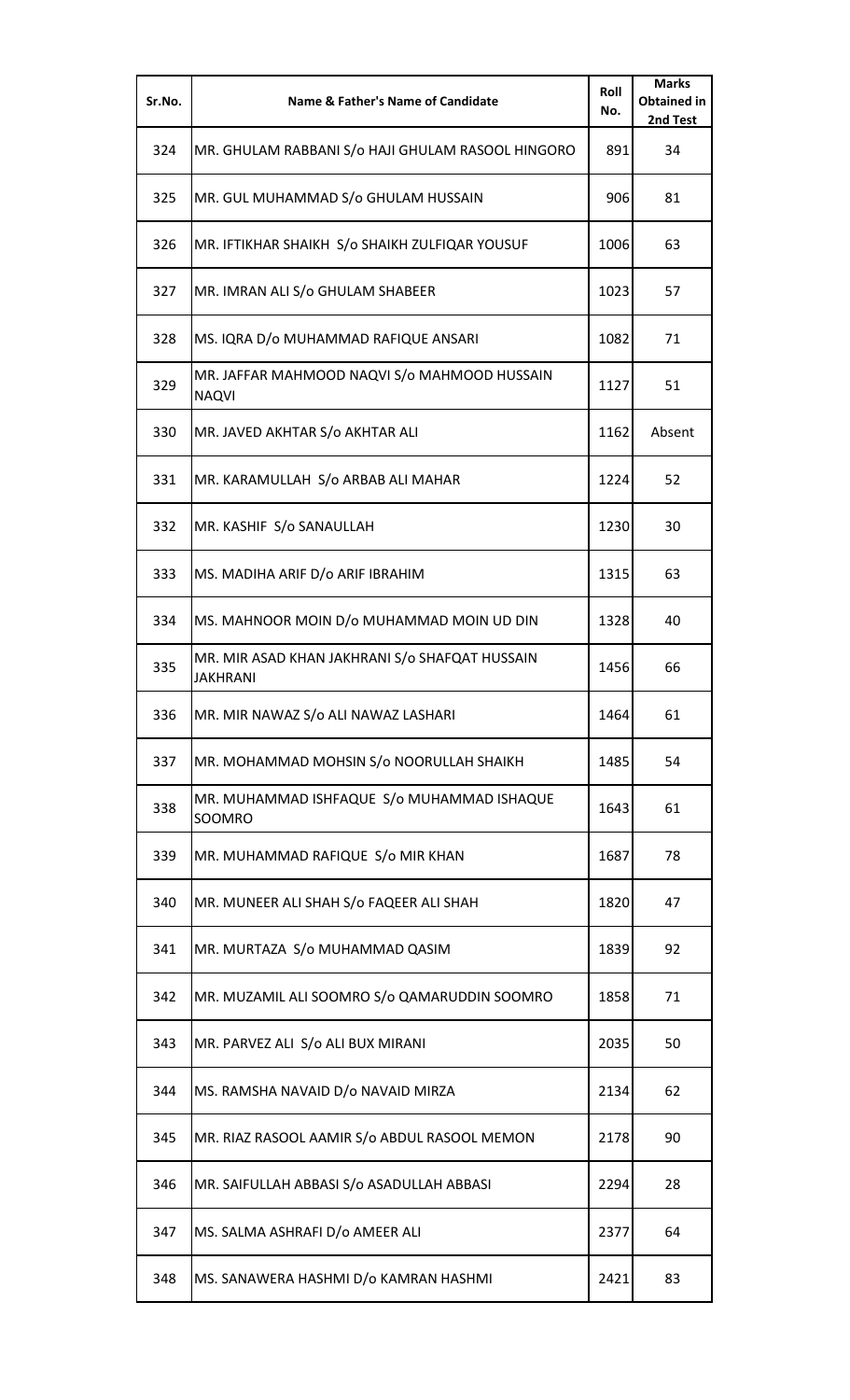| Sr.No. | Name & Father's Name of Candidate                                   | Roll<br>No. | <b>Marks</b><br><b>Obtained in</b><br>2nd Test |
|--------|---------------------------------------------------------------------|-------------|------------------------------------------------|
| 349    | MR. SARMAD ALI S/o QALANDAR BUX                                     | 2455        | 56                                             |
| 350    | MR. SARMAD SARWAR S/o SARWAR HUSSAIN                                | 2459        | 71                                             |
| 351    | MR. SHAHBAZ HAFEEZ BALOCH S/o HAFEEZ AHMED SHAHANI<br><b>BALOCH</b> | 2515        | 56                                             |
| 352    | MR. SYED ASHAR ASKAR ZAIDI S/o SYED KHIZAR ASKAR ZAIDI              | 2706        | 41                                             |
| 353    | MR. SYED MUHAMMAD KHURRAM SAUD S/o MEHTAB-U-<br><b>DDIN</b>         | 2725        | 62                                             |
| 354    | MR. USAMA BEN NAJAM S/o NAJAM AHMED                                 | 2848        | 41                                             |
| 355    | MR. VIJESH KUMAR S/o BASAR MAL                                      | 2856        | 50                                             |
| 356    | MR. WAQAS AHMED S/o FIDA AHMED                                      | 2891        | 71                                             |
| 357    | MR. WASEEM AHMED GAHOTHI S/o MUHAMMAD PINYAL                        | 2906        | Absent                                         |
| 358    | MR. WASEEM HYDER S/o ALLAU DIN BALADI                               | 2911        | 28                                             |
| 359    | MR. ZAFAR ALI S/o AIJAZ ALI                                         | 2946        | Absent                                         |
| 360    | MR. ZAHEER AHMED S/o HOAT KHAN                                      | 2957        | 56                                             |
| 361    | MR. ZAHID HUSSAIN BROHI S/o ABDUL NABI BROHI                        | 2981        | 46                                             |
| 362    | MR. AAMIR ALI S/o ABDUL SATTAR MEMON                                | 9           | 60                                             |
| 363    | MR. AAMIR KHAN S/o NAZIR AHMED                                      | 19          | 52                                             |
| 364    | MS. AASMA SHABBIR KHAN D/o SHABBIR AHMED KHAN                       | 31          | 49                                             |
| 365    | MR. ABDUL MUJEEB ZEESHAN S/o GHULAM SARWAR                          | 115         | 54                                             |
| 366    | MR. AIJAZ ALI S/o FAIZ MUHAMMAD SIYAL                               | 266         | 60                                             |
| 367    | MR. AIJAZ ALI S/o ABDUL QADIR KHAHRO                                | 271         | 48                                             |
| 368    | MR. ARIF ALI S/o MANTHAR ALI SOLANGI                                | 438         | 50                                             |
| 369    | MR. ASHFAQUE AHMED MAITLO S/o NAWAZ ALI MAITLO                      | 495         | 65                                             |
| 370    | MR. DEEPAK RAI S/o PREM CHAND                                       | 702         | 51                                             |
| 371    | MR. DILEEP KUMAR S/o RANCHORE                                       | 711         | 49                                             |
| 372    | MR. DUR MUHAMMAD S/o GHULAM AKBAR                                   | 715         | 54.5                                           |
| 373    | MS. ERUM D/o MUHAMMAD RAFIQUE MALIK                                 | 719         | 58                                             |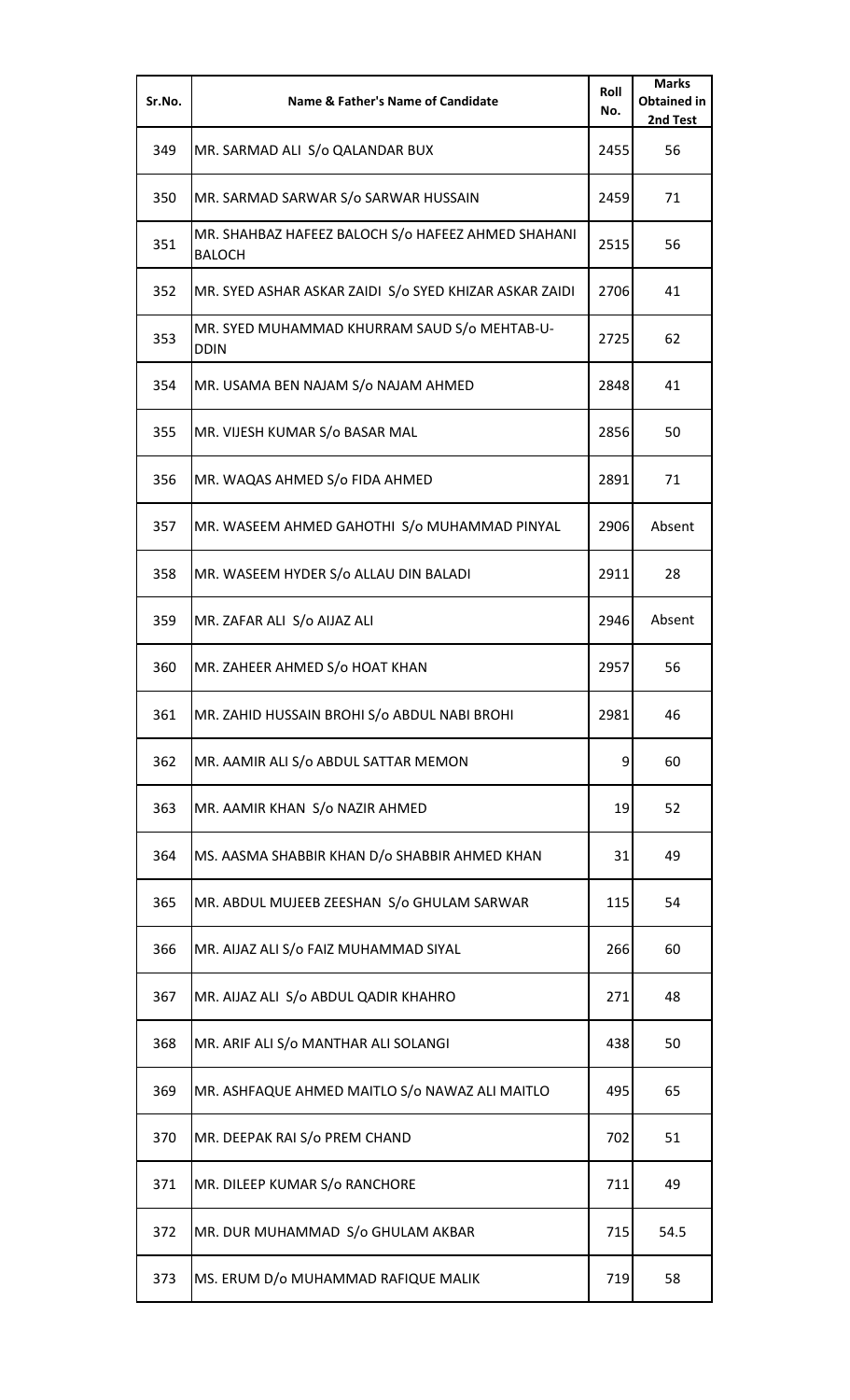| Sr.No. | Name & Father's Name of Candidate                          | Roll<br>No. | <b>Marks</b><br><b>Obtained in</b><br>2nd Test |
|--------|------------------------------------------------------------|-------------|------------------------------------------------|
| 374    | MR. FARMAN ALI S/o HAKIM ALI BHAYO                         | 783         | 59                                             |
| 375    | MR. FAYAZ HASSAN S/o ALI HASSAN KHOSO                      | 809         | 50                                             |
| 376    | MR. FIYAZ AHMED UDHO S/o ABDUL GHAFOOR UDHO                | 830         | 48                                             |
| 377    | MR. GHULAM MUJTABA S/o GHULAM NABI SAHITO                  | 865         | 49                                             |
| 378    | MR. GHULAM MURTAZA S/o AMIR ALI                            | 871         | 41                                             |
| 379    | MS. HINA YAMIN D/o MUHAMMAD YAMIN                          | 968         | 49                                             |
| 380    | MR. IHSAN ALI S/o MUHAMMAD SALAH                           | 1008        | 47                                             |
| 381    | MR. IMRAN NAZIR KHYBER S/o NAZIR AHMED KHYBER              | 1041        | 26                                             |
| 382    | MR. IQRAR ALI S/o NOOR KHAN                                | 1083        | 48                                             |
| 383    | MR. IRFAN ALI S/o MUHAMMAD ALI MALIK                       | 1094        | 53                                             |
| 384    | MR. IRFAN ALI S/o MUHAMMAD HUSSAIN                         | 1101        | 46                                             |
| 385    | MR. IRFAN HIKMAT S/o HIKMAT ALI SHAR                       | 1107        | 49                                             |
| 386    | MR. JAHANZEB SOOMRO S/o ASHFAQUE AHMED SOOMRO              | 1140        | 58                                             |
| 387    | MR. KASHIF HUSSAIN S/o NABI BUX SOOMRO                     | 1238        | 45                                             |
| 388    | MR. KIFAYAT HUSSAIN S/o RABNAWAZ BHUTTO                    | 1284        | 20                                             |
| 389    | MS. KINZA HAYAT D/o KHIZER HAYAT                           | 1285        | 29                                             |
| 390    | MR. MAJID ALI S/o MUHAMMAD RAMZAN                          | 1338        | 48                                             |
| 391    | MR. MANSOOR ALI ALIAS MIAZ KHAN S/o MURAD ALI JATOI        | 1369        | 58                                             |
| 392    | MS. MEHREEN KHAN D/o HAJI KHAN MASHORI                     | 1439        | 62                                             |
| 393    | MR. MUHAMMAD ADEEL S/o MUHAMMAD ISMAIL MEO                 | 1523        | 49                                             |
| 394    | MR. MUHAMMAD ASAD RAEES S/o MUHAMMAD RAEES                 | 1565        | 81                                             |
| 395    | MR. MUHAMMAD HASSAN WASIM S/o WASIM URSANI                 | 1628        | 52                                             |
| 396    | MR. MUHAMMAD MUJTABA PIRZADA S/0 MUHAMAD<br>RASHID PIRZADA | 1663        | 34                                             |
| 397    | MR. MUHAMMAD RAZA ANSARI S/o MUHAMMAD ISRAIL               | 1693        | 64                                             |
| 398    | MR. MUHAMMAD SALEEM S/o REHMATULLAH WASSAN                 | 1706        | 49                                             |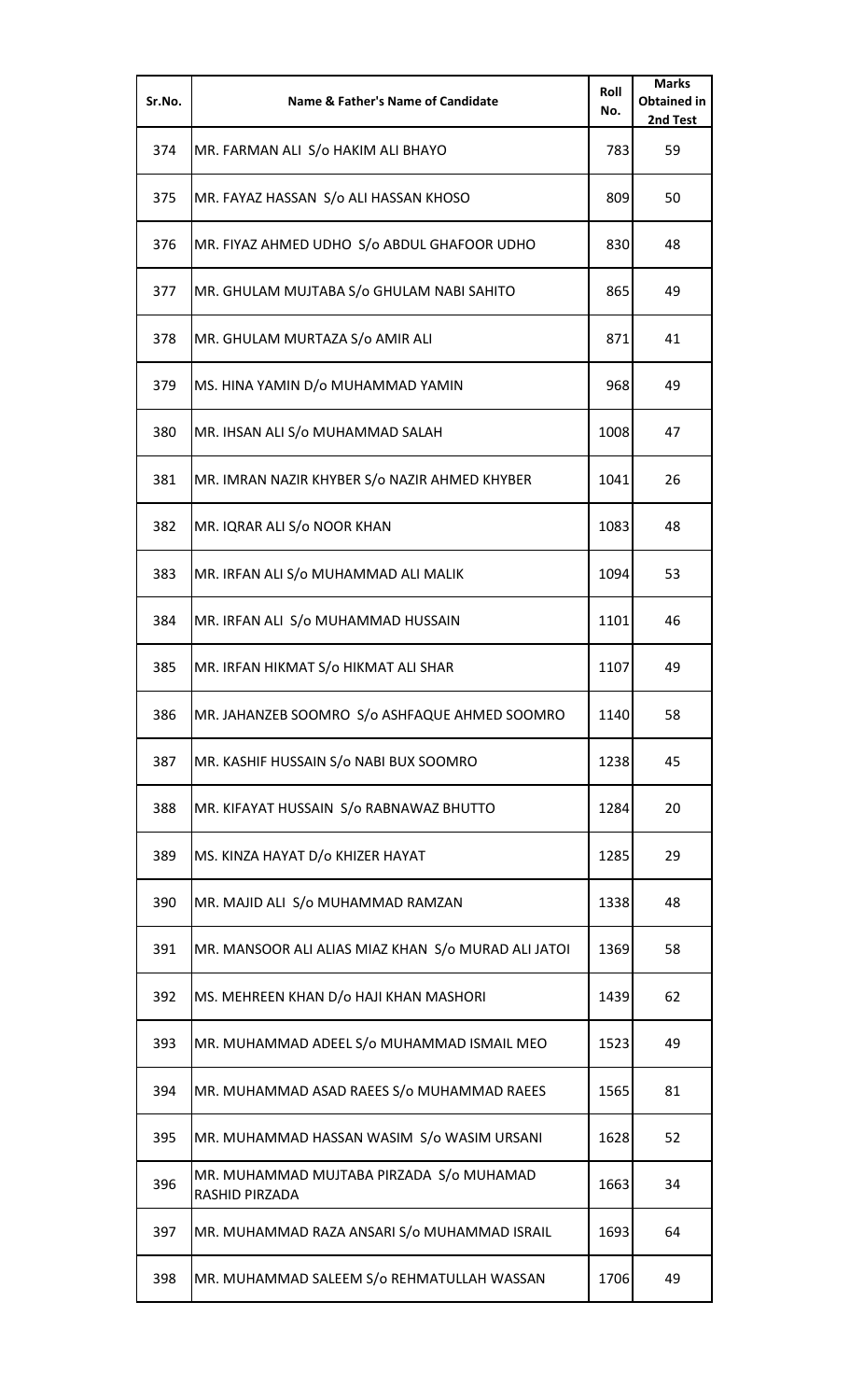| Sr.No. | <b>Name &amp; Father's Name of Candidate</b>                        | Roll<br>No. | <b>Marks</b><br><b>Obtained in</b><br>2nd Test |
|--------|---------------------------------------------------------------------|-------------|------------------------------------------------|
| 399    | MR. MUHAMMAD YASIR S/o ABDUL NASIR                                  | 1762        | 59                                             |
| 400    | MR. MUJAHID ALI S/o ALLAH BUX                                       | 1790        | 49                                             |
| 401    | MS. PARAS TAHAN MAGSI D/o GHULAM HUSSAIN MAGSI                      | 2025        | 52                                             |
| 402    | MR. PARKASH S/o ADOO MAL                                            | 2031        | 64                                             |
| 403    | MR. RABI UR REHMAN S/o HABIB UR REHMAN                              | 2085        | 30                                             |
| 404    | MR. RANA JUNAID RAHIM S/o RANA ABDUR RAHIM                          | 2135        | 68                                             |
| 405    | MS. SAIMA D/o WAHEED AHMED                                          | 2297        | 64                                             |
| 406    | MR. SAJID ALI S/o ABDUL JABBAR                                      | 2317        | 53                                             |
| 407    | MR. SAJJAD AHMED S/o ASADULLAH RUSTAMANI                            | 2341        | 54                                             |
| 408    | MR. SAJJAD RAZA TUNIO S/o MANZOOR AHMED TUNIO                       | 2365        | 23                                             |
| 409    | MR. SAMIULLAH S/o ABDULLAH                                          | 2394        | 28                                             |
| 410    | MS. SANA MUHAMMAD D/o MUHAMMAD SHABBIR                              | 2409        | 67                                             |
| 411    | MR. SARFARAZ AHMED S/o NIZAM U DIN                                  | 2446        | 33                                             |
| 412    | MS. SHAHIDA KARIM D/o ABDUL KARIM                                   | 2525        | 70                                             |
| 413    | MR. SHAHZAD S/o HAFEEZ ALI                                          | 2547        | 64                                             |
| 414    | MR. SHAHZEB JAN S/o JAN MUHAMMAD                                    | 2555        | 70                                             |
| 415    | MS. SHAMA MUHAMMAD GHUFRAN D/o MUHAMMAD<br><b>GHUFRAN</b>           | 2570        | 60                                             |
| 416    | MS. SHEHNAZ D/o MUHAMMAD AZAM                                       | 2591        | 74                                             |
| 417    | MR. SIRAJ AHMED S/o ALI DOST                                        | 2637        | 47                                             |
| 418    | MS. SOBIA GUL D/o GUL MUHAMMAD                                      | 2644        | 60                                             |
| 419    | MS. SOBIA QAMBRANI D/o SALEEM QAMBRANI                              | 2647        | 66                                             |
| 420    | MR. SYED MUHAMMAD ABDUL SAMI KAZMI S/o SYED<br>MUHAMMAD ISLAM KAZMI | 2724        | 69                                             |
| 421    | MR. SYED RAHAT HUSSAIN S/o SYED SHOUKAT HUSSAIN                     | 2728        | 70                                             |
| 422    | MR. SYED ZOHAIB HUSSAIN SHAH S/o SYED KARAM HUSSAIN<br><b>SHAH</b>  | 2744        | 48                                             |
| 423    | MR. TARIQ ALI KHOSO S/o AHMED ALI KHOSO                             | 2787        | 47                                             |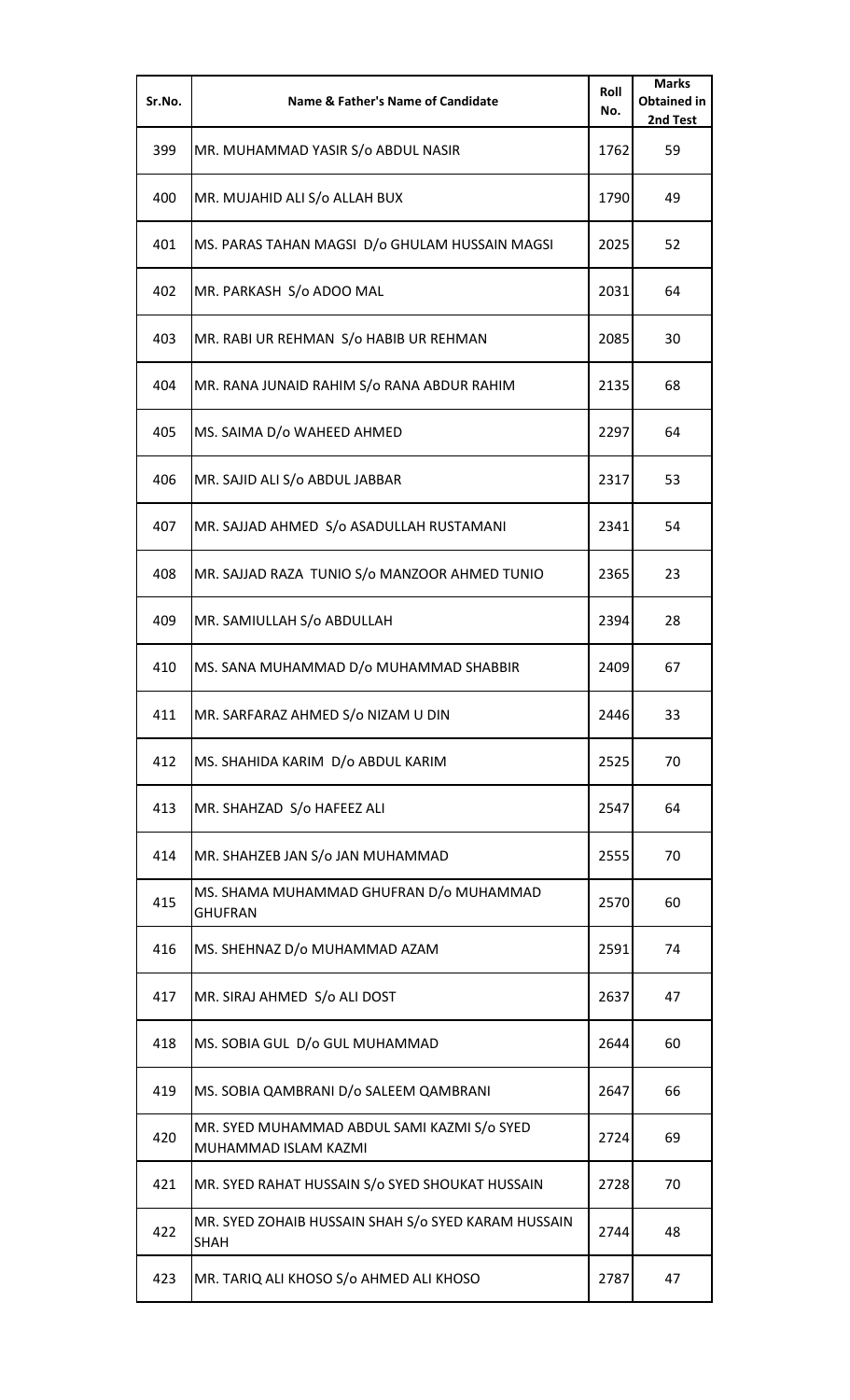| Sr.No. | <b>Name &amp; Father's Name of Candidate</b>               | Roll<br>No. | <b>Marks</b><br><b>Obtained in</b><br>2nd Test |
|--------|------------------------------------------------------------|-------------|------------------------------------------------|
| 424    | MR. TARIQ SHAIKH S/o NIZAM UDDIN                           | 2792        | 39                                             |
| 425    | MR. TAUFIQUE QADER S/o BASHIR AHMED SHEIKH                 | 2805        | 64                                             |
| 426    | MS. UMME KULSOOM RIND D/o ZAFAR ALI RIND                   | 2841        | 72                                             |
| 427    | MR. ZAHID AHMED S/o AHMED KHAN BUGHIO                      | 2967        | 65                                             |
| 428    | MS. ZARNAB D/o MEHBUB ALLY                                 | 3015        | 53                                             |
| 429    | MR. AAMIR ALI S/o SUHBAT ALI GOPANG                        | 10          | 60                                             |
| 430    | MR. ABDUL RAUF S/o ABDUL GHAFOOR                           | 133         | 68                                             |
| 431    | MR. ABDUL RAZZAQ S/o ABDUL WAHAB                           | 139         | 58                                             |
| 432    | MR. ABID HUSSAIN S/o GULSHER                               | 188         | 77                                             |
| 433    | MS. AFSHAN TAJAMMUL GULZAR D/o MUHAMMAD<br>TAJAMMUL GULZAR | 214         | 46                                             |
| 434    | MR. AGHA AWAIS AHMED S/o AGHA NIZAM UDDIN                  | 229         | 61                                             |
| 435    | MR. AHMED ALI KHAN S/o KHALIL UR REHMAN KHAN               | 238         | 61                                             |
| 436    | MR. AKHTAR ALI S/o GHULAM MUHAMMAD                         | 294         | 73                                             |
| 437    | MR. ALTAF AHMED SOLANGI S/o SODAGAR ALI SOLANGI            | 360         | 65                                             |
| 438    | MR. AMJAD ALI DAYO S/o MUHAMMAD BACHAL DAYO                | 402         | 64                                             |
| 439    | MS. AQSA D/o NOOR AHMED PANHWAR                            | 430         | 75                                             |
| 440    | MS. AQSA AZIZ D/o ABDUL AZIZ                               | 431         | 63                                             |
| 441    | MR. ARIF ALI S/o MUSTAFA KAMAL                             | 439         | 60                                             |
| 442    | MS. ARIFA KHARAL D/o MUMTAZ ALI                            | 447         | 70                                             |
| 443    | MR. ARSHAD ALI S/o ALI MUHAMMAD                            | 455         | 73                                             |
| 444    | MR. ARSLAN ABID S/o ABID HUSSAIN                           | 462         | 56                                             |
| 445    | MR. ARSLAN YAQOOB S/o MUHAMMAD YAQOOB SHAIKH               | 467         | Absent                                         |
| 446    | MR. ASIF ALI S/o INAYAT ALI KHOSO                          | 520         | 63                                             |
| 447    | MR. AVAIS IQBAL S/o MUHAMMAD IQBAL                         | 575         | 51                                             |
| 448    | MR. AZAD HUSSAIN S/o LIAQUAT ALI                           | 605         | 55                                             |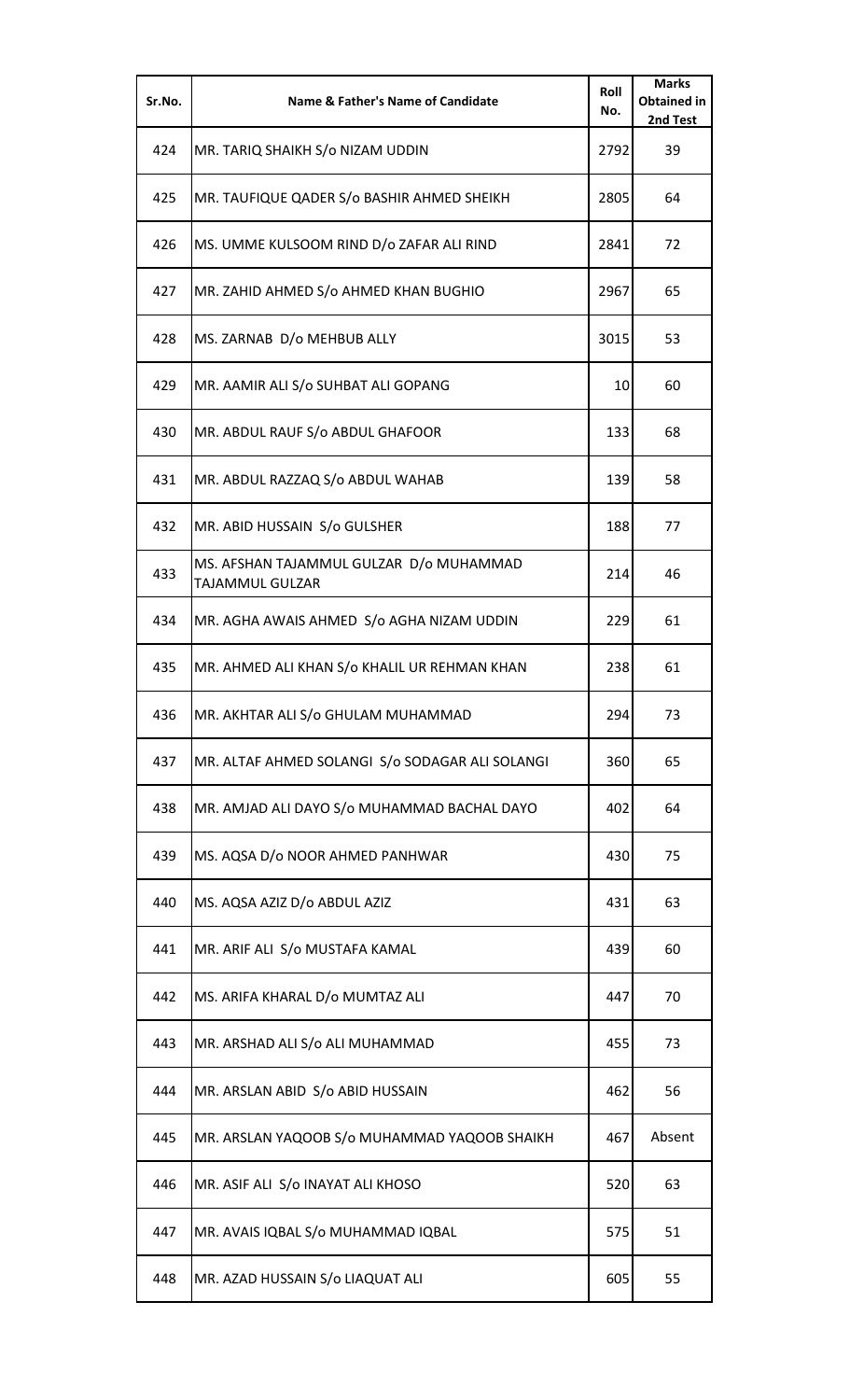| Sr.No. | <b>Name &amp; Father's Name of Candidate</b>                      | Roll<br>No. | <b>Marks</b><br><b>Obtained in</b><br>2nd Test |
|--------|-------------------------------------------------------------------|-------------|------------------------------------------------|
| 449    | MR. BADAR UDDIN S/o QUTUBUDDIN                                    | 634         | 63                                             |
| 450    | MS. BEENISH KHAN D/o ARZ MOHAMMAD THAHEEM                         | 654         | 48                                             |
| 451    | MS. BIBI HAWWA BADAR D/o GHULAM RASOOL                            | 660         | 51                                             |
| 452    | MR. BIJAR KHAN S/o MIR MUZAFFAR HUSSAIN                           | 663         | 45.5                                           |
| 453    | MS. BUSHRA KHURSHEED SABIR D/o SABIR HUSSAIN SABIR<br><b>AWAN</b> | 682         | 45.5                                           |
| 454    | MR. DANISH AHMED KHAN S/o MOTASIMUDDIN                            | 690         | 53.5                                           |
| 455    | MR. DEEDAR ALI S/o RASOOL BUX                                     | 699         | 33                                             |
| 456    | MR. FAHEEM AHMED MAITLO S/o GHULAM SARWAR                         | 729         | 42.5                                           |
| 457    | MR. FAIZAN SALEH S/o MUHAMMAD SALEH SHAIKH                        | 758         | 26.5                                           |
| 458    | MR. FARHAN AHMED S/o SHAMSUDDIN ABBASI KALHORO                    | 770         | Absent                                         |
| 459    | MS. FARHEEN MANGI D/o MUHAMMAD HUSSAIN                            | 779         | 36                                             |
| 460    | MR. FAYAZ AHMED S/o SHABBIR AHMED MEMON                           | 802         | 38.5                                           |
| 461    | MR. FAYAZUDDIN S/o SHAMSUDDIN                                     | 811         | 50                                             |
| 462    | MR. GHULAM ALI SADHAYO S/o GHULAM MUSTAFA SADHAYO                 | 845         | $\mathbf{1}$                                   |
| 463    | MR. HAROON UR RASHEED S/o ABDEUL RASHEED                          | 947         | 28.5                                           |
| 464    | MR. HOSH MUHAMMAD S/o NAZIR AHMED BHUTTO                          | 974         | 50                                             |
| 465    | MS. HUMZA MUGHAL D/o RIAZ AHMED                                   | 988         | 16                                             |
| 466    | MR. IMRAN S/o MOHAMMAD AZAM BROHI                                 | 1020        | 46.5                                           |
| 467    | MR. IMTIAZ ALI S/o LIAQAT ALI KHOKHAR                             | 1053        | 33.5                                           |
| 468    | MR. IMTIAZ ALI S/o GHULAM HASSAN                                  | 1057        | 59.5                                           |
| 469    | MR. INSAF ALI S/o RAHEEMDAD                                       | 1077        | 42                                             |
| 470    | MR. JAM ZUHAIB AHMED S/o ZAHOOR AHMED ABRO<br><b>KAMARIO</b>      | 1144        | 44.5                                           |
| 471    | MR. MALIK MUHAMMAD EHSAN S/o MUHAMMAD ISLAM                       | 1351        | 58.5                                           |
| 472    | MS. MARVI MUSTAFA D/o GHULAM MUSTAFA                              | 1402        | 33                                             |
| 473    | MR. MEHDI SHAH S/o MAHBOOB SHAH SYED                              | 1431        | 31.5                                           |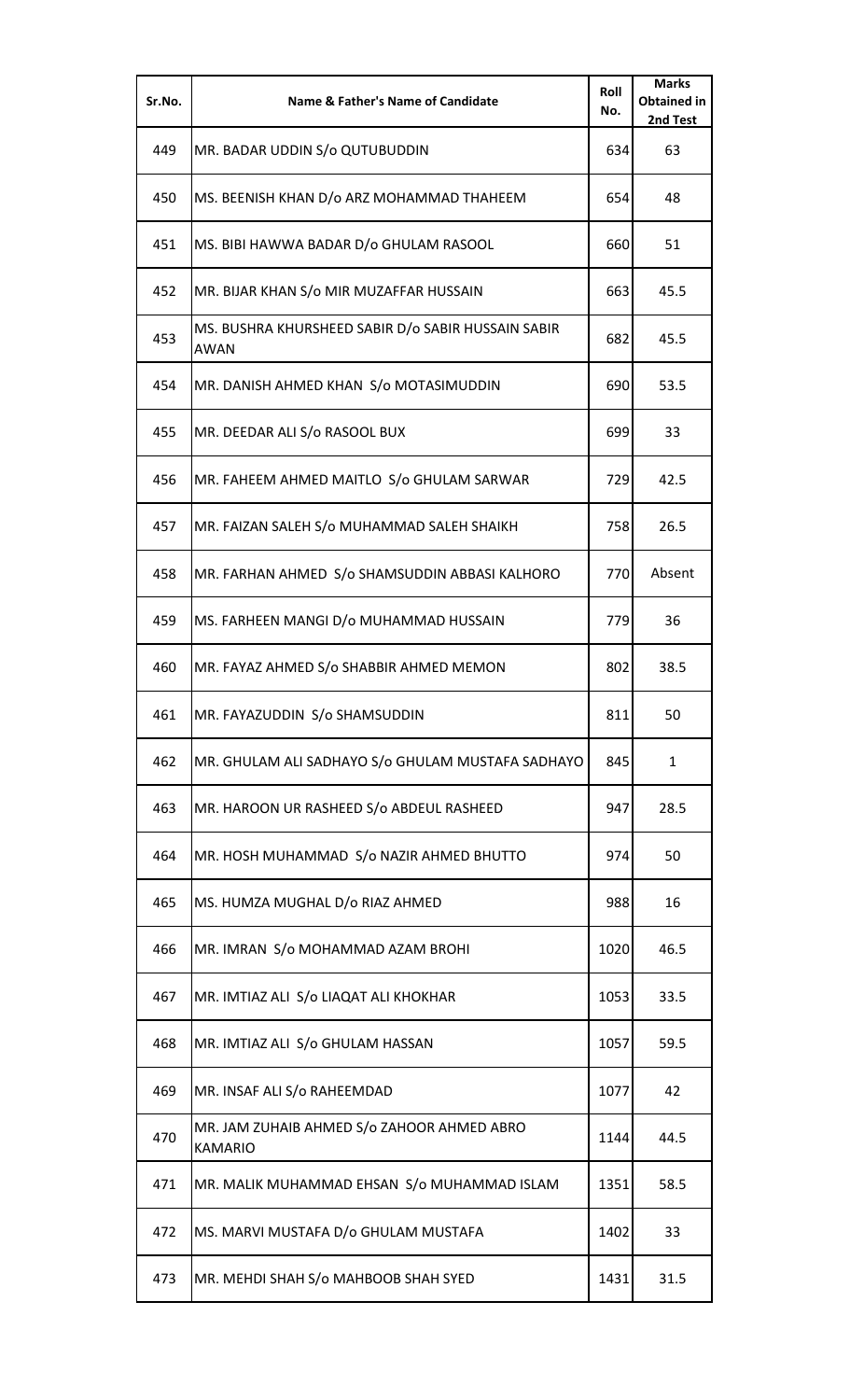| Sr.No. | Name & Father's Name of Candidate                         | Roll<br>No. | <b>Marks</b><br><b>Obtained in</b><br>2nd Test |
|--------|-----------------------------------------------------------|-------------|------------------------------------------------|
| 474    | MS. MEHWISH ALI KHAN D/o MUHAMMAD ALI FARRUKH             | 1444        | 32.5                                           |
| 475    | MS. MEHWISH MEHNAZ D/o ALLAH BACHAYO                      | 1445        | 26                                             |
| 476    | MR. MUHAMMAD ASIF S/o MUHAMMAD YOUSIF                     | 1567        | 6                                              |
| 477    | MR. MUHAMMAD IDREES S/o MUHAMMAD NAWAZ<br><b>JAKHRANI</b> | 1634        | 62                                             |
| 478    | MR. MUHAMMAD ISMAIL S/o ZULFIQUAR ALI PANHWAR             | 1644        | 42.5                                           |
| 479    | MR. MUHAMMAD KAMRAN S/o KHAWAND BUX GHULAM<br>MUHAMMAD    | 1650        | 42.5                                           |
| 480    | MR. MUHAMMAD NOUMAN S/o MUHAMMAD SHAFI                    | 1676        | 65.5                                           |
| 481    | MR. MUHAMMAD SHAHID ABDULLAH S/o MUHAMMAD<br><b>IQBAL</b> | 1714        | 36                                             |
| 482    | MR. MUHAMMAD YOUSIF S/o AMEER BAKHSH MALHAN               | 1769        | 14                                             |
| 483    | MR. MUHAMMAD ZEESHAN S/o SHARAFAT ULLAH                   | 1776        | 53.5                                           |
| 484    | MR. NADIR ALI BROHI S/o HAJI KHAN BROHI                   | 1878        | 43.5                                           |
| 485    | MR. NAJEEBULLAH S/o DAOOD                                 | 1905        | 42.5                                           |
| 486    | MR. NASEER AHMED CHANDIO S/o ABDUL HAFFEZ CHANDIO         | 1922        | 37                                             |
| 487    | MR. NAUMAN GUL BROHI S/o GUL HASSAN BROHI                 | 1932        | 35                                             |
| 488    | MR. NAVEED HUSSAIN S/o NOOR MUHAMMAD                      | 1946        | 39.5                                           |
| 489    | MR. NAVEED IQBAL S/o MUHAMMAD IQBAL KHAN                  | 1947        | 38                                             |
| 490    | MR. NAVEED ISHAQUE S/o MUHAMMAD ISHAQUE                   | 1948        | 54.5                                           |
| 491    | MR. NAVEED UR RAHMAN S/o AJEEBULLAH                       | 1951        | 51                                             |
| 492    | MR. NISAR AHMED S/o JUNAID ALI                            | 1976        | 54                                             |
| 493    | MR. QABIL KHAN S/o ABDUL NABI                             | 2053        | 22                                             |
| 494    | MS. QUDSIA HABIB D/o MUHAMMAD HABIB KHAN                  | 2064        | 46.5                                           |
| 495    | MS. QURAT UL AIN D/o IMAMUDDIN GAAD                       | 2066        | 45                                             |
| 496    | MR. RASHID ALI CHANDIO S/o MOHAMMAD CHUTTAL<br>CHANDIO    | 2146        | 28                                             |
| 497    | MR. RAZA ALI S/o MITHA KHAN                               | 2152        | 50                                             |
| 498    | MR. RAZA MUKHTIAR S/o MUKHTIAR ALI                        | 2155        | 38                                             |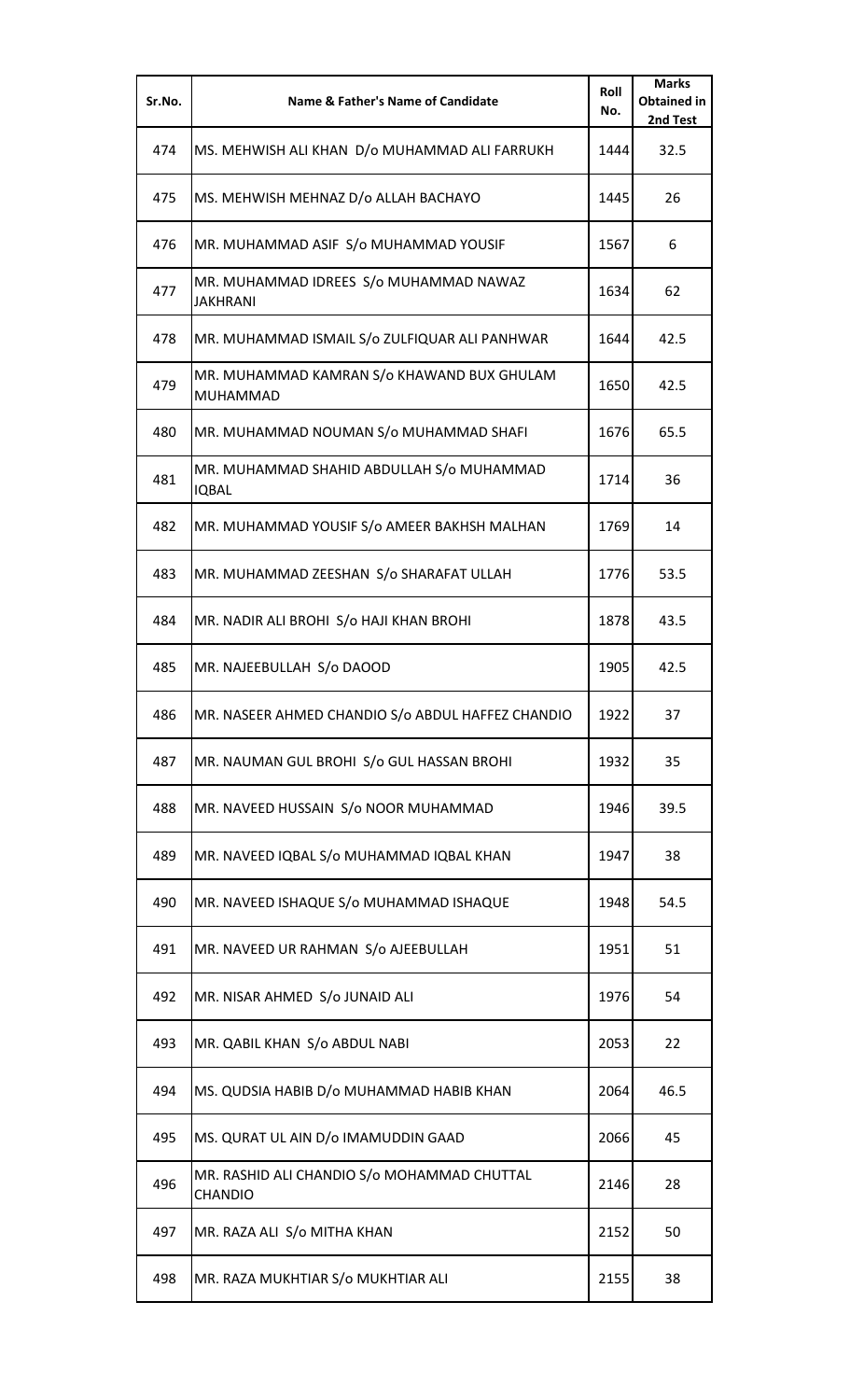| Sr.No. | <b>Name &amp; Father's Name of Candidate</b>                      | Roll<br>No. | <b>Marks</b><br><b>Obtained in</b><br>2nd Test |
|--------|-------------------------------------------------------------------|-------------|------------------------------------------------|
| 499    | MS. REEMA D/o MUHAMMAD ALI LAGHARI                                | 2158        | 26                                             |
| 500    | MS. RIMSHA YOUSIF D/o MUHAMMAD YOUSIF                             | 2182        | 54.5                                           |
| 501    | MS. SABEEN D/o DEEDAR HUSSAIN                                     | 2218        | 81                                             |
| 502    | MR. SABIR ALI S/o HYDER ALI ABRO                                  | 2221        | 43                                             |
| 503    | MR. SAJID HUSSAIN ABRO S/o NAZAR MUHAMMAD ABRO                    | 2334        | 68                                             |
| 504    | MR. SAJJAD ALI S/o MADAD ALI LASHARI                              | 2352        | 63                                             |
| 505    | MR. SANAULLAH S/o KHAIR MUHAMMAD GILAL                            | 2417        | 66                                             |
| 506    | MR. SARFARAZ AHMED MAITLO S/o MUHAMMAD YAQOOB<br><b>MAITLO</b>    | 2449        | 74                                             |
| 507    | MR. SARFARAZ SARWAR S/o GHULAM SARWAR                             | 2451        | 38                                             |
| 508    | MR. SARFRAZ ALI S/o SHAH MARDAN MAITLO                            | 2454        | 59                                             |
| 509    | MR. SEETAL DAS BHEEL S/o ARJUN KUMAR BHEEL                        | 2472        | 49                                             |
| 510    | MR. SHABEER AHMED MEMON S/o AFTAB AHMED                           | 2478        | 57                                             |
| 511    | MR. SHAFQAT ALI S/o MUHAMAMD SULLEMAN                             | 2494        | 68                                             |
| 512    | MR. SHAHRIYAR SHAR S/o GHULAM SHABEER SHAR                        | 2539        | 21                                             |
| 513    | MR. SHAKEEL AKBAR S/o GHULAM AKBAR                                | 2566        | 71                                             |
| 514    | MR. SHOAIB S/o NIAZ HUSSAIN KHASKHELI                             | 2600        | 47                                             |
| 515    | MR. SIRAJ ALI S/o RUSTAM ALI                                      | 2639        | 89                                             |
| 516    | MR. SIRAJ HUSSAIN MAITLO S/o MUHAMMAD AZEEM<br><b>MAITLO</b>      | 2640        | 49                                             |
| 517    | MR. SYED ASAD MUHIB SHAH S/o SYED MUHIB ALI SHAH                  | 2705        | 50                                             |
| 518    | MR. SYED IMRAN RAZA NAQVI S/o SYED ZAFAR IQBAL NAQVI              | 2713        | 61                                             |
| 519    | MR. SYED IZHAR ALI SHAH S/o SYED NABAN ALI SHAH                   | 2716        | 39                                             |
| 520    | MS. SYEDA IZZA MARYAM RIZVI D/o SYED JAMAL AKHTAR<br><b>RIZVI</b> | 2749        | 52                                             |
| 521    | MR. TAIMOOR HUSSAIN S/o KHADIM HUSSAIN                            | 2769        | 57                                             |
| 522    | MS. TEHSEEM D/o MUHAMMAD ANWAR SOOMRO                             | 2811        | 52                                             |
| 523    | MR. TOSEEF AHMED S/o MANZOOR UL HAQUE CHANDIO                     | 2815        | 77                                             |